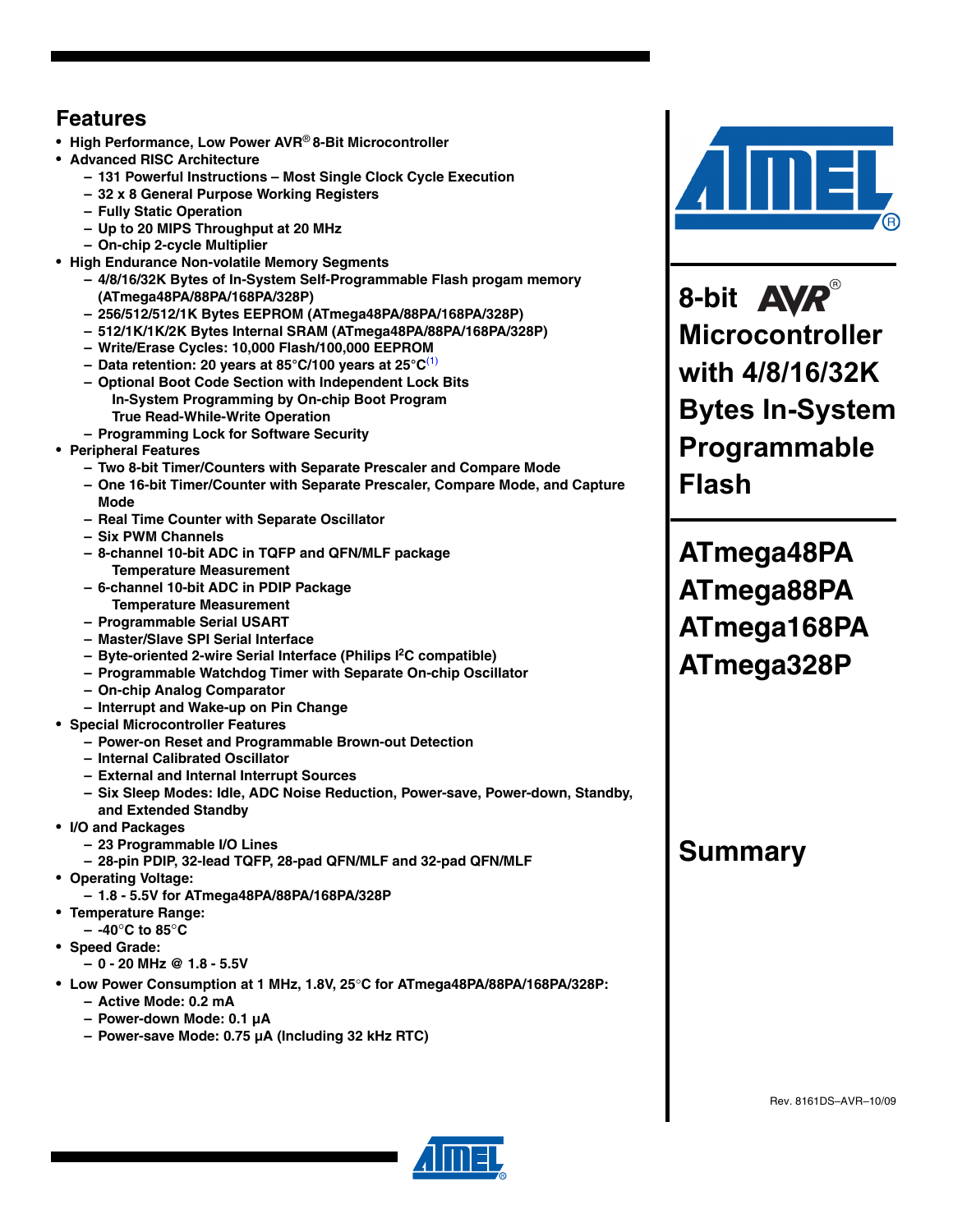## **1. Pin Configurations**





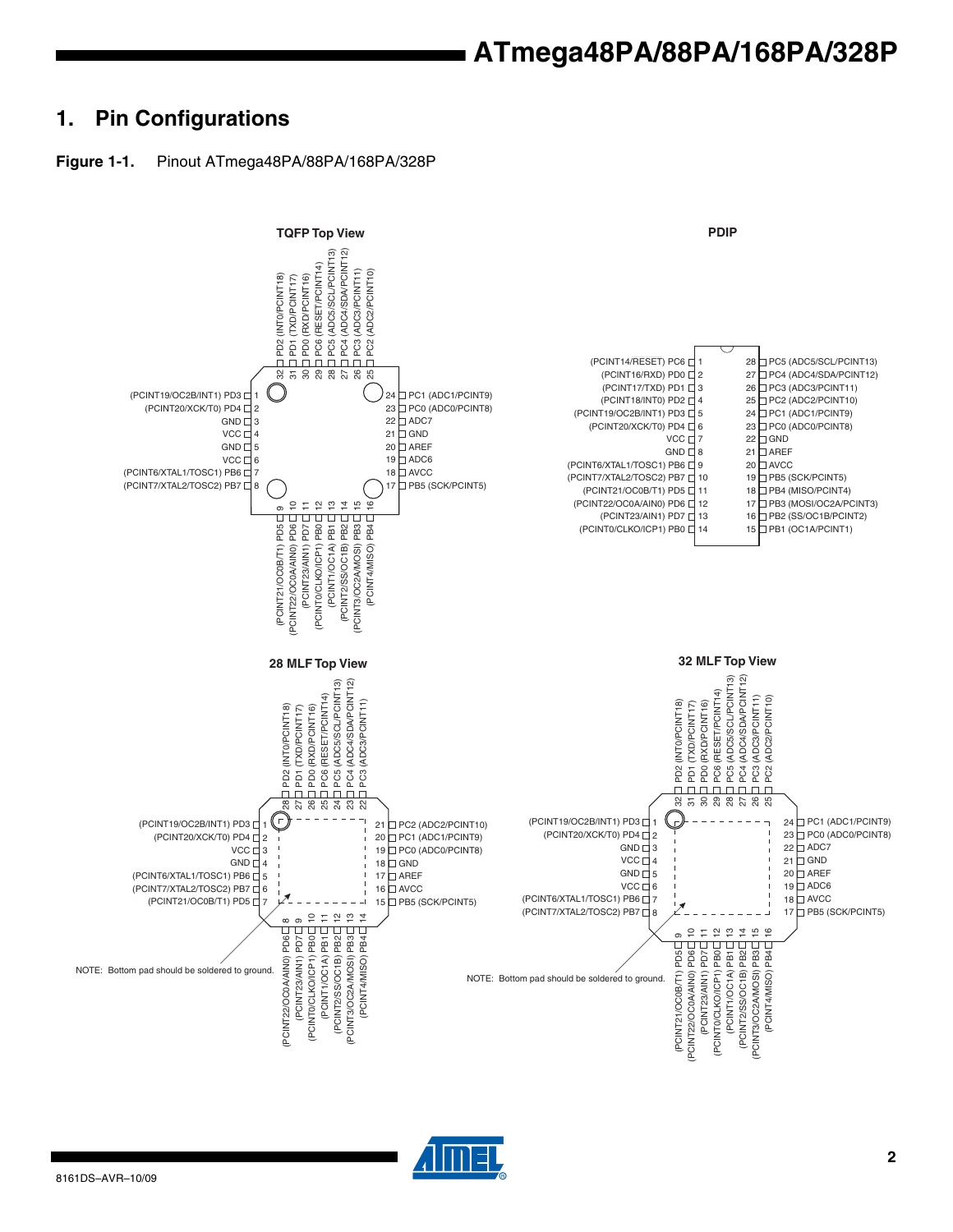### **1.1 Pin Descriptions**

**1.1.1 VCC**

Digital supply voltage.

#### **1.1.2 GND**

Ground.

#### **1.1.3 Port B (PB7:0) XTAL1/XTAL2/TOSC1/TOSC2**

Port B is an 8-bit bi-directional I/O port with internal pull-up resistors (selected for each bit). The Port B output buffers have symmetrical drive characteristics with both high sink and source capability. As inputs, Port B pins that are externally pulled low will source current if the pull-up resistors are activated. The Port B pins are tri-stated when a reset condition becomes active, even if the clock is not running.

Depending on the clock selection fuse settings, PB6 can be used as input to the inverting Oscillator amplifier and input to the internal clock operating circuit.

Depending on the clock selection fuse settings, PB7 can be used as output from the inverting Oscillator amplifier.

If the Internal Calibrated RC Oscillator is used as chip clock source, PB7..6 is used as TOSC2..1 input for the Asynchronous Timer/Counter2 if the AS2 bit in ASSR is set.

The various special features of Port B are elaborated in "Alternate Functions of Port B" on page 76 and "System Clock and Clock Options" on page 26.

#### **1.1.4 Port C (PC5:0)**

Port C is a 7-bit bi-directional I/O port with internal pull-up resistors (selected for each bit). The PC5..0 output buffers have symmetrical drive characteristics with both high sink and source capability. As inputs, Port C pins that are externally pulled low will source current if the pull-up resistors are activated. The Port C pins are tri-stated when a reset condition becomes active, even if the clock is not running.

#### **1.1.5 PC6/RESET**

If the RSTDISBL Fuse is programmed, PC6 is used as an I/O pin. Note that the electrical characteristics of PC6 differ from those of the other pins of Port C.

If the RSTDISBL Fuse is unprogrammed, PC6 is used as a Reset input. A low level on this pin for longer than the minimum pulse length will generate a Reset, even if the clock is not running. The minimum pulse length is given in Table 28-3 on page 308. Shorter pulses are not guaranteed to generate a Reset.

The various special features of Port C are elaborated in "Alternate Functions of Port C" on page 79.

#### **1.1.6 Port D (PD7:0)**

Port D is an 8-bit bi-directional I/O port with internal pull-up resistors (selected for each bit). The Port D output buffers have symmetrical drive characteristics with both high sink and source capability. As inputs, Port D pins that are externally pulled low will source current if the pull-up resistors are activated. The Port D pins are tri-stated when a reset condition becomes active, even if the clock is not running.

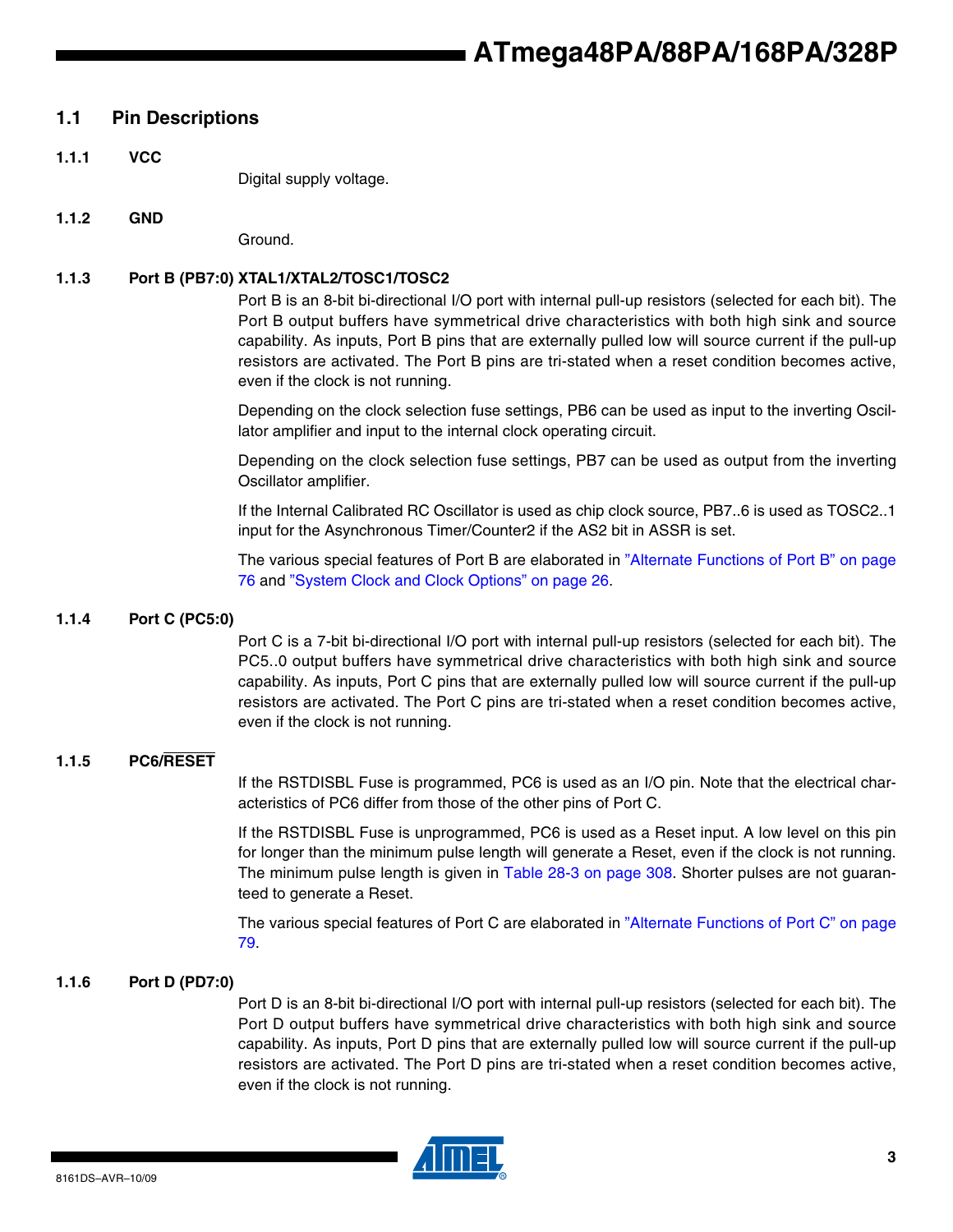The various special features of Port D are elaborated in "Alternate Functions of Port D" on page 82.

**1.1.7** AV<sub>cc</sub>  $AV_{CC}$  is the supply voltage pin for the A/D Converter, PC3:0, and ADC7:6. It should be externally connected to  $V_{CC}$ , even if the ADC is not used. If the ADC is used, it should be connected to  $V_{CC}$ through a low-pass filter. Note that PC6..4 use digital supply voltage,  $V_{CC}$ . **1.1.8 AREF** AREF is the analog reference pin for the A/D Converter.

### **1.1.9 ADC7:6 (TQFP and QFN/MLF Package Only)**

In the TQFP and QFN/MLF package, ADC7:6 serve as analog inputs to the A/D converter. These pins are powered from the analog supply and serve as 10-bit ADC channels.

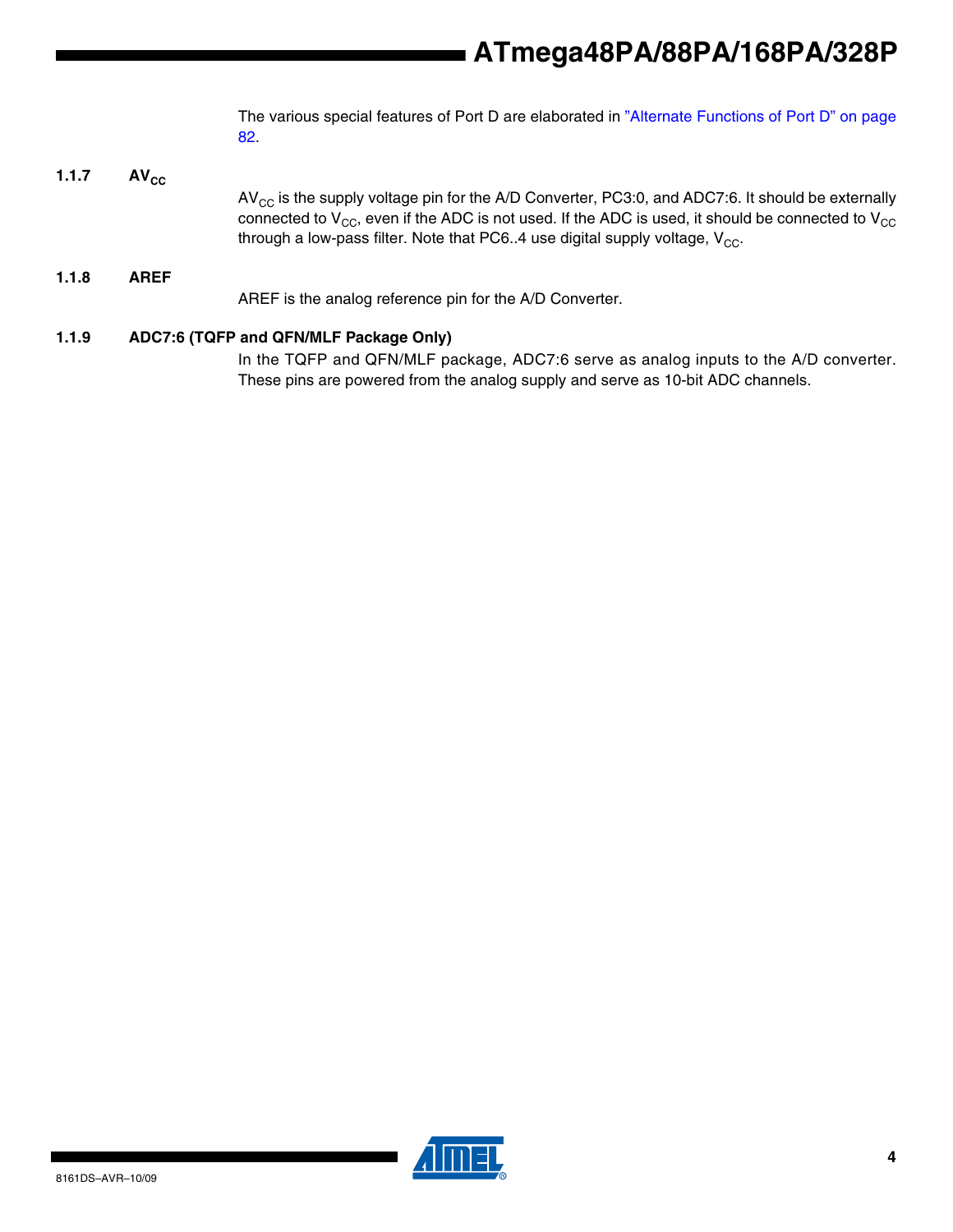### **2. Overview**

The ATmega48PA/88PA/168PA/328P is a low-power CMOS 8-bit microcontroller based on the AVR enhanced RISC architecture. By executing powerful instructions in a single clock cycle, the ATmega48PA/88PA/168PA/328P achieves throughputs approaching 1 MIPS per MHz allowing the system designer to optimize power consumption versus processing speed.

### **2.1 Block Diagram**



**Figure 2-1.** Block Diagram

The AVR core combines a rich instruction set with 32 general purpose working registers. All the 32 registers are directly connected to the Arithmetic Logic Unit (ALU), allowing two independent registers to be accessed in one single instruction executed in one clock cycle. The resulting

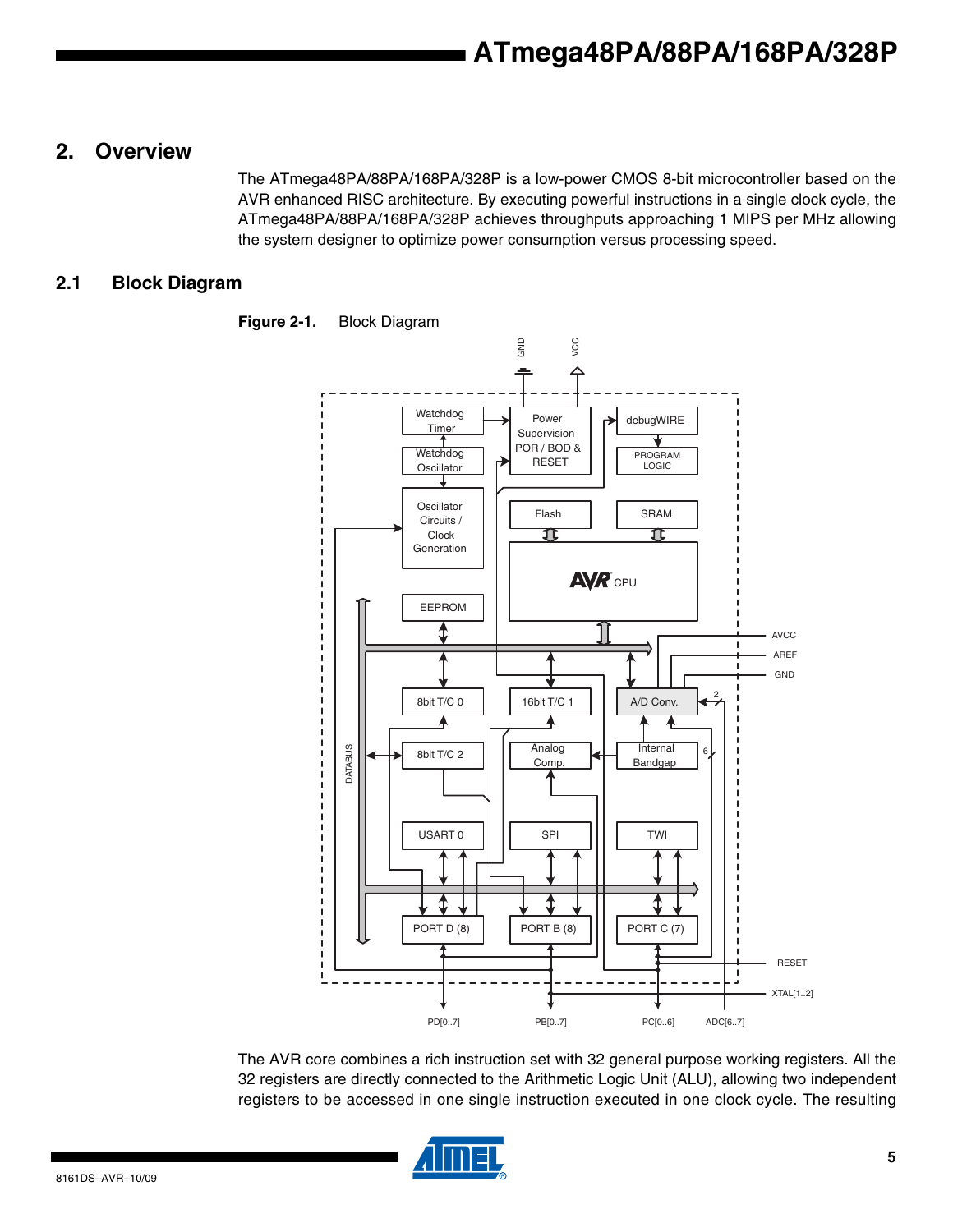architecture is more code efficient while achieving throughputs up to ten times faster than conventional CISC microcontrollers.

The ATmega48PA/88PA/168PA/328P provides the following features: 4/8/16/32K bytes of In-System Programmable Flash with Read-While-Write capabilities, 256/512/512/1K bytes EEPROM, 512/1K/1K/2K bytes SRAM, 23 general purpose I/O lines, 32 general purpose working registers, three flexible Timer/Counters with compare modes, internal and external interrupts, a serial programmable USART, a byte-oriented 2-wire Serial Interface, an SPI serial port, a 6-channel 10-bit ADC (8 channels in TQFP and QFN/MLF packages), a programmable Watchdog Timer with internal Oscillator, and five software selectable power saving modes. The Idle mode stops the CPU while allowing the SRAM, Timer/Counters, USART, 2-wire Serial Interface, SPI port, and interrupt system to continue functioning. The Power-down mode saves the register contents but freezes the Oscillator, disabling all other chip functions until the next interrupt or hardware reset. In Power-save mode, the asynchronous timer continues to run, allowing the user to maintain a timer base while the rest of the device is sleeping. The ADC Noise Reduction mode stops the CPU and all I/O modules except asynchronous timer and ADC, to minimize switching noise during ADC conversions. In Standby mode, the crystal/resonator Oscillator is running while the rest of the device is sleeping. This allows very fast start-up combined with low power consumption.

The device is manufactured using Atmel's high density non-volatile memory technology. The On-chip ISP Flash allows the program memory to be reprogrammed In-System through an SPI serial interface, by a conventional non-volatile memory programmer, or by an On-chip Boot program running on the AVR core. The Boot program can use any interface to download the application program in the Application Flash memory. Software in the Boot Flash section will continue to run while the Application Flash section is updated, providing true Read-While-Write operation. By combining an 8-bit RISC CPU with In-System Self-Programmable Flash on a monolithic chip, the Atmel ATmega48PA/88PA/168PA/328P is a powerful microcontroller that provides a highly flexible and cost effective solution to many embedded control applications.

The ATmega48PA/88PA/168PA/328P AVR is supported with a full suite of program and system development tools including: C Compilers, Macro Assemblers, Program Debugger/Simulators, In-Circuit Emulators, and Evaluation kits.

### **2.2 Comparison Between ATmega48PA, ATmega88PA, ATmega168PA and ATmega328P**

The ATmega48PA, ATmega88PA, ATmega168PA and ATmega328P differ only in memory sizes, boot loader support, and interrupt vector sizes. Table 2-1 summarizes the different memory and interrupt vector sizes for the three devices.

| <b>Device</b> | <b>Flash</b> | <b>EEPROM</b> | <b>RAM</b> | <b>Interrupt Vector Size</b> |
|---------------|--------------|---------------|------------|------------------------------|
| ATmega48PA    | 4K Bytes     | 256 Bytes     | 512 Bytes  | 1 instruction word/vector    |
| ATmega88PA    | 8K Bytes     | 512 Bytes     | 1K Bytes   | 1 instruction word/vector    |
| ATmega168PA   | 16K Bytes    | 512 Bytes     | 1K Bytes   | 2 instruction words/vector   |
| ATmega328P    | 32K Bytes    | 1K Bytes      | 2K Bytes   | 2 instruction words/vector   |

**Table 2-1.** Memory Size Summary

ATmega88PA, ATmega168PA and ATmega328P support a real Read-While-Write Self-Programming mechanism. There is a separate Boot Loader Section, and the SPM instruction can only execute from there. In ATmega48PA, there is no Read-While-Write support and no separate Boot Loader Section. The SPM instruction can execute from the entire Flash.

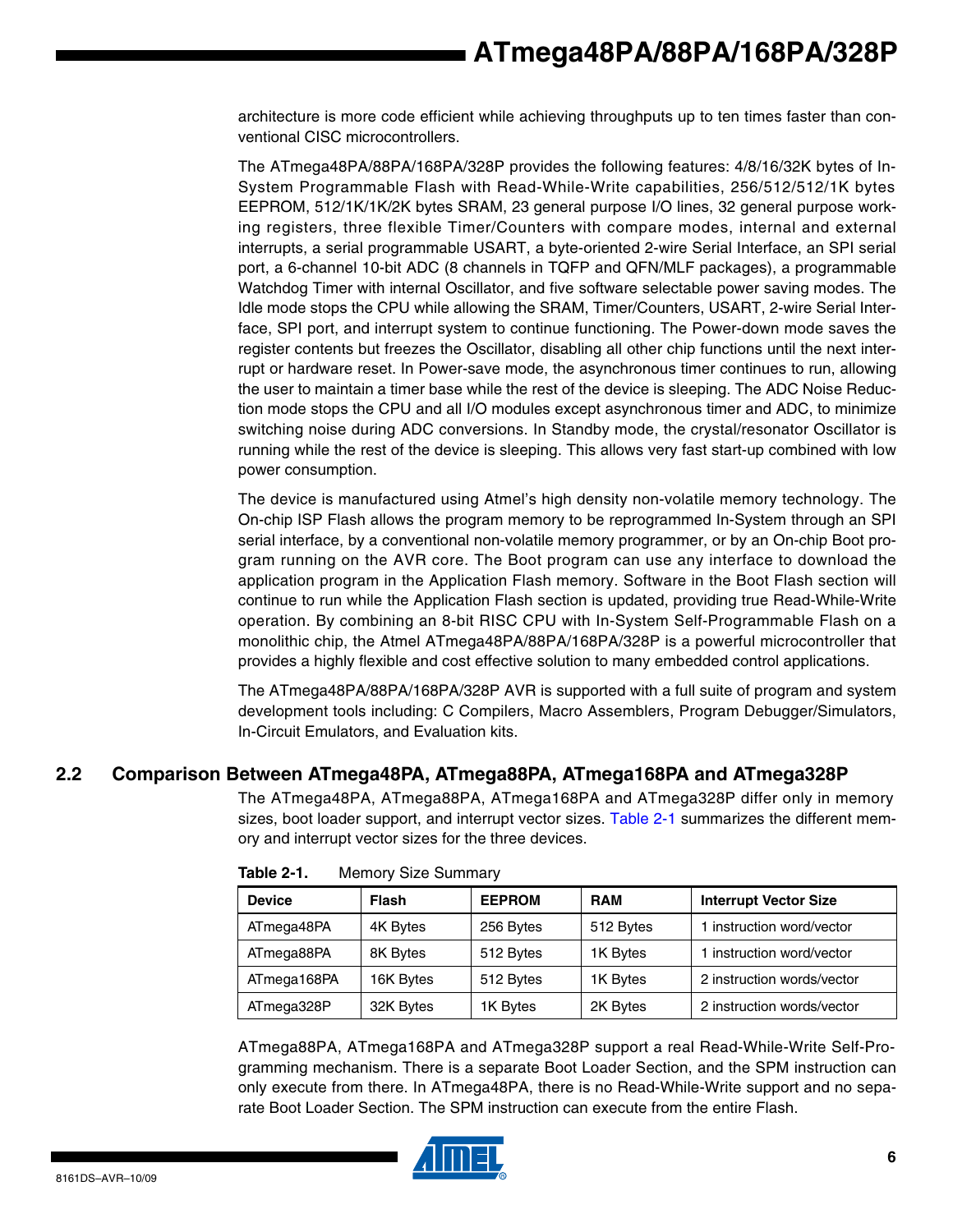### **3. Resources**

A comprehensive set of development tools, application notes and datasheets are available for download on http://www.atmel.com/avr.

### **4. Data Retention**

Reliability Qualification results show that the projected data retention failure rate is much less than 1 PPM over 20 years at 85°C or 100 years at 25°C.

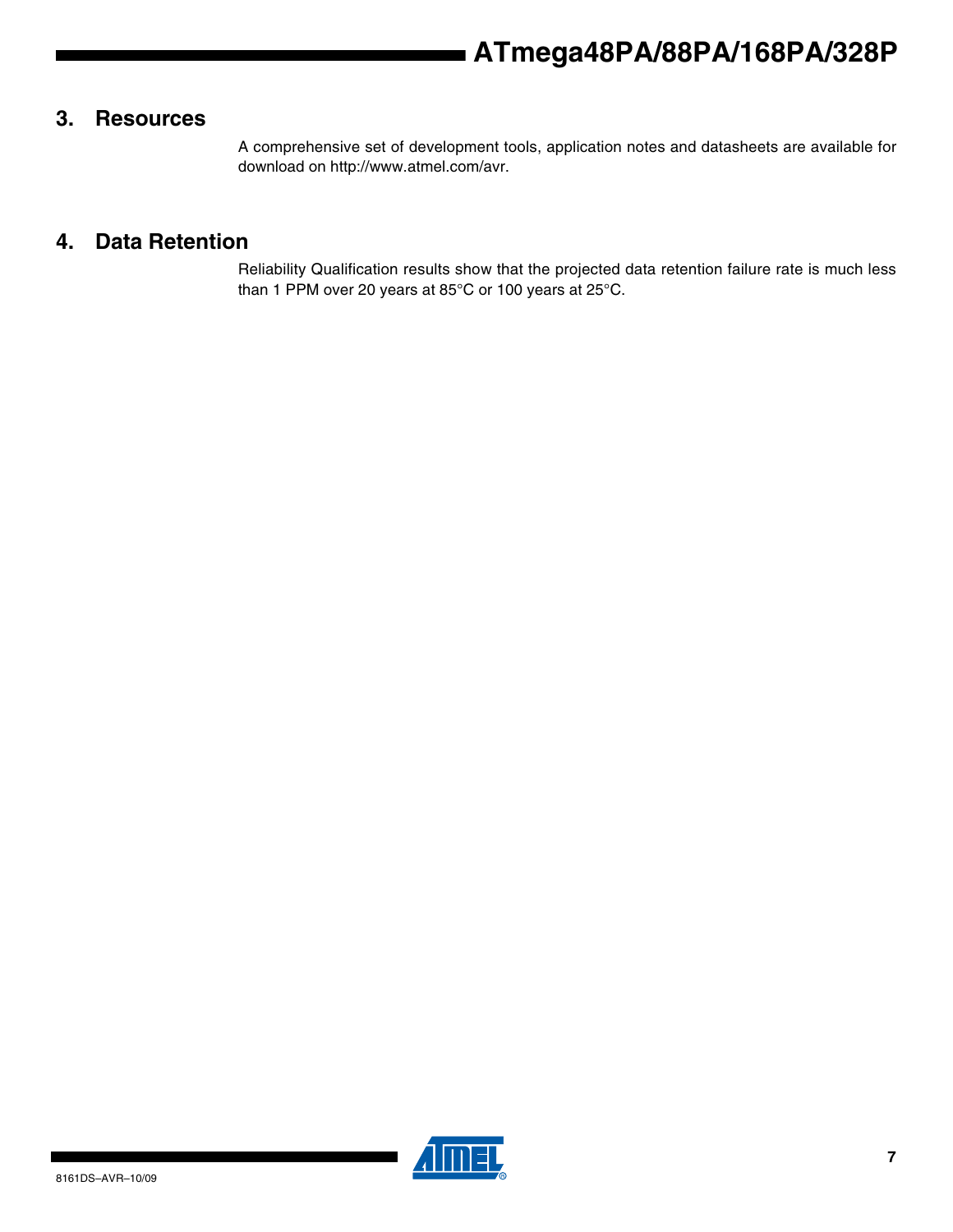# **5. Register Summary**

| <b>Address</b>   | Name                 | Bit 7                                                | Bit 6                                                | Bit 5                                                | Bit 4                                                | Bit 3                                                | Bit 2                                                | Bit 1                                                | Bit 0                                                       | Page    |
|------------------|----------------------|------------------------------------------------------|------------------------------------------------------|------------------------------------------------------|------------------------------------------------------|------------------------------------------------------|------------------------------------------------------|------------------------------------------------------|-------------------------------------------------------------|---------|
| (0xFF)           | Reserved             | $-$                                                  | $\overline{\phantom{m}}$                             | $-$                                                  | $-$                                                  | $-$                                                  | $\overline{\phantom{m}}$                             | $-$                                                  | $-$                                                         |         |
| (0xFE)           | Reserved             | $\qquad \qquad -$                                    | $\overline{\phantom{0}}$                             | $\overline{\phantom{0}}$                             | $\overline{\phantom{0}}$                             | ٠                                                    | $\overline{\phantom{0}}$                             | $\sim$                                               | $\equiv$                                                    |         |
| (0xFD)           | Reserved             | $\equiv$                                             | $\overline{\phantom{a}}$                             | $\equiv$                                             | $\equiv$                                             | $\equiv$                                             | $\overline{\phantom{a}}$                             | $\equiv$                                             | $\equiv$                                                    |         |
| (0xFC)           | Reserved             | $\overline{\phantom{a}}$                             | $\overline{\phantom{a}}$                             | $\overline{\phantom{a}}$                             | $\overline{\phantom{m}}$                             | $\overline{\phantom{a}}$                             | $\overline{\phantom{m}}$                             | $\overline{\phantom{m}}$                             | $\overline{\phantom{0}}$                                    |         |
| (0xFB)           | Reserved             | $\overline{\phantom{a}}$                             | $\overline{\phantom{a}}$                             | $\qquad \qquad -$                                    | $\qquad \qquad -$                                    | $\overline{\phantom{a}}$                             | $\overline{\phantom{0}}$                             | $\overline{\phantom{0}}$                             | $\overline{\phantom{0}}$                                    |         |
| (0xFA)           | Reserved             | $\overline{\phantom{a}}$                             | $\overline{\phantom{m}}$                             | $\overline{\phantom{a}}$                             | $\overline{\phantom{m}}$                             | $\overline{\phantom{a}}$                             | $\overline{\phantom{a}}$                             | $\overline{\phantom{a}}$                             | $\overline{\phantom{a}}$                                    |         |
| (0xF9)           | Reserved             | $\overline{\phantom{m}}$                             | $\overline{\phantom{a}}$                             | $\overline{\phantom{m}}$                             | $\overline{\phantom{m}}$                             | $\overline{\phantom{m}}$                             | $\overline{\phantom{m}}$                             | $\overline{\phantom{m}}$                             | $\overbrace{\phantom{1232211}}$                             |         |
| (0xF8)           | Reserved             | $\overline{\phantom{a}}$<br>$\overline{\phantom{a}}$ | $\overline{\phantom{m}}$<br>$\overline{\phantom{a}}$ | $\overline{\phantom{a}}$<br>$\overline{\phantom{a}}$ | $\overline{\phantom{m}}$<br>$\qquad \qquad -$        | $\overline{\phantom{m}}$<br>$\overline{\phantom{a}}$ | $\overline{\phantom{m}}$<br>$\overline{\phantom{a}}$ | $\overline{\phantom{a}}$<br>$\overline{\phantom{a}}$ | $\overline{\phantom{m}}$<br>$\overline{\phantom{0}}$        |         |
| (0xF7)<br>(0xF6) | Reserved<br>Reserved | $\overline{\phantom{a}}$                             | $\equiv$                                             | $\overline{\phantom{m}}$                             | $\equiv$                                             | $\equiv$                                             | $\overline{\phantom{a}}$                             | $\equiv$                                             | $\qquad \qquad =$                                           |         |
| (0xF5)           | Reserved             | $\overline{\phantom{a}}$                             | $\overline{\phantom{a}}$                             | $\overline{\phantom{a}}$                             | $\overline{\phantom{a}}$                             | $\overline{\phantom{a}}$                             | $\overline{\phantom{a}}$                             | $\overline{\phantom{a}}$                             | $\overline{\phantom{a}}$                                    |         |
| (0xF4)           | Reserved             | $\overline{\phantom{a}}$                             | $\overline{\phantom{m}}$                             | $\overline{\phantom{m}}$                             | $\overline{\phantom{m}}$                             | $\overline{\phantom{m}}$                             | $\overline{\phantom{m}}$                             | $\overline{\phantom{m}}$                             | $\overline{\phantom{m}}$                                    |         |
| (0xF3)           | Reserved             | $-$                                                  | $\overline{\phantom{m}}$                             | $\overline{\phantom{m}}$                             | $\overline{\phantom{m}}$                             | $\overline{\phantom{m}}$                             | $\overline{\phantom{m}}$                             | $\overline{\phantom{m}}$                             | $\overline{\phantom{m}}$                                    |         |
| (0xF2)           | Reserved             | $\qquad \qquad -$                                    | $\equiv$                                             | $\overline{\phantom{0}}$                             | $\equiv$                                             | $\overline{\phantom{m}}$                             | $\overline{\phantom{0}}$                             | $\overline{\phantom{0}}$                             | $\overline{\phantom{0}}$                                    |         |
| (0xF1)           | Reserved             | $\equiv$                                             | $\overline{\phantom{a}}$                             | $\equiv$                                             | $\equiv$                                             | $\equiv$                                             | $\equiv$                                             | $\equiv$                                             | $\overline{\phantom{a}}$                                    |         |
| (0xF0)           | Reserved             | $\overline{\phantom{m}}$                             | $\equiv$                                             | $\overline{\phantom{a}}$                             | $\overline{\phantom{m}}$                             | $\overline{\phantom{a}}$                             | $\overline{\phantom{m}}$                             | $\overline{\phantom{m}}$                             | $\overbrace{\phantom{1232211}}$                             |         |
| (0xEF)           | Reserved             | $\overline{\phantom{a}}$                             | $\overline{\phantom{a}}$                             | $\qquad \qquad -$                                    | $\qquad \qquad -$                                    | $\overline{\phantom{a}}$                             | $\overline{\phantom{a}}$                             | $\overline{\phantom{0}}$                             | $\overline{\phantom{0}}$                                    |         |
| (0xEE)           | Reserved             | $\overline{\phantom{a}}$                             | $\overline{\phantom{m}}$                             | $\overline{\phantom{a}}$                             | $\overline{\phantom{a}}$                             | $\overline{\phantom{a}}$                             | $\overline{\phantom{m}}$                             | $\overline{\phantom{a}}$                             | $\overline{\phantom{a}}$                                    |         |
| (0xED)           | Reserved             | $\overline{\phantom{m}}$                             | $\overline{\phantom{a}}$                             | $\overline{\phantom{m}}$                             | $\overline{\phantom{m}}$                             | $\overline{\phantom{m}}$                             | $\overline{\phantom{m}}$                             | $\overline{\phantom{m}}$                             | $\overbrace{\phantom{1232211}}$                             |         |
| (0xEC)           | Reserved             | $\overline{\phantom{a}}$                             | $\overline{\phantom{m}}$                             | $\overline{\phantom{a}}$                             | $\overline{\phantom{m}}$                             | $\overline{\phantom{m}}$                             | $\overline{\phantom{m}}$                             | $\overline{\phantom{m}}$                             | $\overline{\phantom{a}}$                                    |         |
| (0xEB)           | Reserved             | $\overline{\phantom{a}}$                             | $\overline{\phantom{a}}$                             | $\overline{\phantom{a}}$                             | $\qquad \qquad -$                                    | $\overline{\phantom{a}}$                             | $\overline{\phantom{m}}$                             | $\overline{\phantom{a}}$                             | $\overline{\phantom{0}}$                                    |         |
| (0xEA)           | Reserved             | $\overline{\phantom{a}}$                             | $\equiv$                                             | $\overline{\phantom{m}}$                             | $\equiv$                                             | $\equiv$                                             | $\overline{\phantom{m}}$                             | $\overline{\phantom{m}}$                             | $\qquad \qquad =$                                           |         |
| (0xE9)           | Reserved             | $\overline{\phantom{a}}$                             | $\overline{\phantom{a}}$                             | $\qquad \qquad -$                                    | $\qquad \qquad -$                                    | $\overline{\phantom{a}}$                             | $\overline{\phantom{a}}$                             | $\overline{\phantom{a}}$                             | $\qquad \qquad -$                                           |         |
| (0xE8)           | Reserved             | $\overline{\phantom{a}}$                             | $\overline{\phantom{m}}$                             | $\overline{\phantom{m}}$                             | $\overline{\phantom{m}}$                             | $\overline{\phantom{m}}$                             | $\overline{\phantom{m}}$                             | $\overline{\phantom{m}}$                             | $\overline{\phantom{m}}$                                    |         |
| (0xE7)           | Reserved             | $-$                                                  | $\overline{\phantom{m}}$                             | $\overline{\phantom{m}}$                             | $\overline{\phantom{m}}$                             | $\overline{\phantom{m}}$                             | $\overline{\phantom{m}}$                             | $\overline{\phantom{m}}$                             | $\overline{\phantom{a}}$                                    |         |
| (0xE6)           | Reserved             | $\qquad \qquad -$                                    | $\overline{\phantom{m}}$                             | $\overline{\phantom{0}}$                             | $\overline{\phantom{m}}$                             | $\overline{\phantom{m}}$                             | $\overbrace{\phantom{1232211}}$                      | $\overline{\phantom{0}}$                             | $\overline{\phantom{0}}$                                    |         |
| (0xE5)           | Reserved             | $\equiv$                                             | $\equiv$                                             | $\equiv$                                             | $\equiv$                                             | $\equiv$                                             | $\equiv$                                             | $\equiv$                                             | $\equiv$                                                    |         |
| (0xE4)           | Reserved             | $\overline{\phantom{m}}$                             | $\equiv$                                             | $\overline{\phantom{a}}$                             | $\overline{\phantom{m}}$                             | $\overline{\phantom{a}}$                             | $\overline{\phantom{m}}$                             | $\overline{\phantom{m}}$                             | $\overbrace{\phantom{1232211}}$                             |         |
| (0xE3)           | Reserved<br>Reserved | $\overline{\phantom{a}}$                             | $\overline{\phantom{a}}$                             | $\qquad \qquad -$                                    | $\overline{\phantom{0}}$                             | $\overline{\phantom{a}}$                             | $\overline{\phantom{0}}$                             | $\overline{\phantom{0}}$                             | $\overline{\phantom{0}}$                                    |         |
| (0xE2)<br>(0xE1) | Reserved             | $\overline{\phantom{a}}$                             | $\overline{\phantom{m}}$<br>$\overline{\phantom{a}}$ | $\overline{\phantom{a}}$<br>$\overline{\phantom{m}}$ | $\overline{\phantom{a}}$<br>$\overline{\phantom{m}}$ | $\overline{\phantom{a}}$<br>$\overline{\phantom{m}}$ | $\overline{\phantom{a}}$<br>$\overline{\phantom{m}}$ | $\overline{\phantom{a}}$<br>$\overline{\phantom{m}}$ | $\overline{\phantom{a}}$<br>$\overbrace{\phantom{1232211}}$ |         |
| (0xE0)           | Reserved             | $\overline{\phantom{a}}$<br>$\overline{\phantom{a}}$ | $\overline{\phantom{m}}$                             | $\overline{\phantom{a}}$                             | $\overline{\phantom{m}}$                             | $\overline{\phantom{m}}$                             | $\overline{\phantom{m}}$                             | $\overline{\phantom{m}}$                             | $\overline{\phantom{a}}$                                    |         |
| (0xDF)           | Reserved             | $\overline{\phantom{a}}$                             | $\overline{\phantom{a}}$                             | $\overline{\phantom{a}}$                             | $\qquad \qquad -$                                    | $\equiv$                                             | $\overline{\phantom{a}}$                             | $\overline{\phantom{a}}$                             | $\overline{\phantom{0}}$                                    |         |
| (0xDE)           | Reserved             | $\overline{\phantom{a}}$                             | $\equiv$                                             | $\overline{\phantom{m}}$                             | $\equiv$                                             | $\overline{\phantom{a}}$                             | $\overline{\phantom{m}}$                             | $\overline{\phantom{m}}$                             | $\qquad \qquad =$                                           |         |
| (0xDD)           | Reserved             | $\overline{\phantom{a}}$                             | $\overline{\phantom{a}}$                             | $\qquad \qquad -$                                    | $\overline{\phantom{a}}$                             | $\overline{\phantom{a}}$                             | $\overline{\phantom{a}}$                             | $\overline{\phantom{a}}$                             | $\overline{\phantom{a}}$                                    |         |
| (0xDC)           | Reserved             | $\overline{\phantom{a}}$                             | $\overline{\phantom{m}}$                             | $\overline{\phantom{m}}$                             | $\overline{\phantom{m}}$                             | $\overline{\phantom{m}}$                             | $\overline{\phantom{m}}$                             | $\overline{\phantom{m}}$                             | $\overline{\phantom{m}}$                                    |         |
| (0xDB)           | Reserved             | $-$                                                  | $\overline{\phantom{m}}$                             | $\overline{\phantom{m}}$                             | $\overline{\phantom{a}}$                             | $\overline{\phantom{m}}$                             | $\overline{\phantom{m}}$                             | $\overline{\phantom{m}}$                             | $\overline{\phantom{a}}$                                    |         |
| (0xDA)           | Reserved             | $\qquad \qquad -$                                    | $\overline{\phantom{m}}$                             | $\overline{\phantom{0}}$                             | $\equiv$                                             | $\overline{\phantom{m}}$                             | $\overline{\phantom{0}}$                             | $\overline{\phantom{0}}$                             | $\overline{\phantom{0}}$                                    |         |
| (0xD9)           | Reserved             | $\equiv$                                             | $\equiv$                                             | $\equiv$                                             | $\equiv$                                             | $\equiv$                                             | $\equiv$                                             | $\equiv$                                             | $\equiv$                                                    |         |
| (0xD8)           | Reserved             | $\overline{\phantom{m}}$                             | $\overline{\phantom{a}}$                             | $\overline{\phantom{m}}$                             | $\overline{\phantom{m}}$                             | $\overline{\phantom{a}}$                             | $\overline{\phantom{m}}$                             | $\overline{\phantom{m}}$                             | $\overline{\phantom{0}}$                                    |         |
| (0xD7)           | Reserved             | $\overline{\phantom{a}}$                             | $\overline{\phantom{m}}$                             | $\qquad \qquad -$                                    | $\overline{\phantom{0}}$                             | $\overline{\phantom{a}}$                             | $\overline{\phantom{0}}$                             | $\overline{\phantom{0}}$                             | $\overline{\phantom{0}}$                                    |         |
| (0xD6)           | Reserved             | $\overline{\phantom{a}}$                             | $\overline{\phantom{m}}$                             | $\overline{\phantom{a}}$                             | $\overline{\phantom{a}}$                             | $\overline{\phantom{a}}$                             | $\overline{\phantom{m}}$                             | $\overline{\phantom{m}}$                             | $\overline{\phantom{a}}$                                    |         |
| (0xD5)           | Reserved             | $\overline{\phantom{a}}$                             | $\overline{\phantom{m}}$                             | $\overline{\phantom{m}}$                             | $\overline{\phantom{m}}$                             | $\overline{\phantom{m}}$                             | $\overline{\phantom{m}}$                             | $\overline{\phantom{m}}$                             | $\overline{\phantom{0}}$                                    |         |
| (0xD4)           | Reserved             | $\overline{\phantom{a}}$                             | $\overline{\phantom{a}}$                             | $\overline{\phantom{a}}$                             | $\overline{\phantom{m}}$                             | $\overline{\phantom{m}}$                             | $\overline{\phantom{a}}$                             | $\overline{\phantom{a}}$                             | $\overline{\phantom{a}}$                                    |         |
| (0xD3)           | Reserved             | $\overline{\phantom{0}}$                             | $\overline{\phantom{m}}$                             | $\overline{\phantom{a}}$                             | $\overline{\phantom{a}}$                             | $\overline{\phantom{a}}$                             | $\qquad \qquad -$                                    | $\overline{\phantom{a}}$                             | $\overline{\phantom{a}}$                                    |         |
| (0xD2)           | Reserved             |                                                      |                                                      |                                                      |                                                      |                                                      |                                                      |                                                      |                                                             |         |
| (0xD1)<br>(0xD0) | Reserved<br>Reserved | $\overline{\phantom{a}}$<br>$\overline{\phantom{a}}$ | $\overline{\phantom{a}}$<br>$\overline{\phantom{m}}$ | $\overline{\phantom{a}}$<br>$\overline{\phantom{a}}$ | $\overline{\phantom{a}}$<br>$\overline{\phantom{a}}$ | $\overline{\phantom{a}}$<br>$\overline{\phantom{a}}$ | $\overline{\phantom{a}}$<br>$\overline{\phantom{a}}$ | $\overline{\phantom{a}}$<br>$\overline{\phantom{a}}$ | $\overline{\phantom{a}}$<br>$\overline{\phantom{a}}$        |         |
| (0xCF)           | Reserved             | $\overline{\phantom{a}}$                             | $\overline{\phantom{a}}$                             | $\overline{\phantom{a}}$                             | $-$                                                  | $\overline{\phantom{m}}$                             | $\overline{\phantom{m}}$                             | $\overline{\phantom{m}}$                             | $\overline{\phantom{m}}$                                    |         |
| (0xCE)           | Reserved             | $\overline{\phantom{a}}$                             | $\overline{\phantom{a}}$                             | $\overline{\phantom{a}}$                             | $\qquad \qquad -$                                    | $\overline{\phantom{a}}$                             | $\overline{\phantom{a}}$                             | $\overline{\phantom{a}}$                             | $\overline{\phantom{a}}$                                    |         |
| (0xCD)           | Reserved             | $\equiv$                                             | $\equiv$                                             | $\equiv$                                             | $\equiv$                                             | $\equiv$                                             | $\equiv$                                             | $\equiv$                                             | $\equiv$                                                    |         |
| (0xCC)           | Reserved             | $\overline{\phantom{a}}$                             | $\overline{\phantom{m}}$                             | $\overline{\phantom{a}}$                             | $\overline{\phantom{m}}$                             | $\overline{\phantom{a}}$                             | $\overline{\phantom{a}}$                             | $\overline{\phantom{a}}$                             | $\overline{\phantom{a}}$                                    |         |
| (0xCB)           | Reserved             | $\overline{\phantom{a}}$                             | $\overline{\phantom{a}}$                             | $\overline{\phantom{a}}$                             | $\qquad \qquad -$                                    | $\overline{\phantom{a}}$                             | $\overline{\phantom{a}}$                             | $\overline{\phantom{a}}$                             | $\overline{\phantom{a}}$                                    |         |
| (0xCA)           | Reserved             | $\overline{\phantom{a}}$                             | $\overline{\phantom{a}}$                             | $\overline{\phantom{a}}$                             | $\overline{\phantom{a}}$                             | $\overline{\phantom{a}}$                             | $\overline{\phantom{a}}$                             | $\overline{\phantom{a}}$                             | $\overline{\phantom{a}}$                                    |         |
| (0xC9)           | Reserved             | $\overline{\phantom{a}}$                             | $\overline{\phantom{m}}$                             | $\overline{\phantom{a}}$                             | $\overline{\phantom{m}}$                             | $\overline{\phantom{m}}$                             | $\overline{\phantom{m}}$                             | $\overline{\phantom{m}}$                             | $\overline{\phantom{a}}$                                    |         |
| (0xC8)           | Reserved             | $\overline{\phantom{a}}$                             | $\overline{\phantom{m}}$                             | $\overline{\phantom{a}}$                             | $\overline{\phantom{m}}$                             | $-$                                                  | $\overline{\phantom{m}}$                             | $\overline{\phantom{m}}$                             | $\overline{\phantom{m}}$                                    |         |
| (0xC7)           | Reserved             | $\overline{\phantom{0}}$                             | $\overline{\phantom{a}}$                             | $\overline{\phantom{a}}$                             | $\overline{\phantom{a}}$                             | $\overline{\phantom{a}}$                             | $\overline{\phantom{a}}$                             | $\overline{\phantom{a}}$                             | $\overline{\phantom{a}}$                                    |         |
| (0xC6)           | UDR0                 |                                                      |                                                      |                                                      |                                                      | USART I/O Data Register                              |                                                      |                                                      |                                                             | 189     |
| (0xC5)           | <b>UBRR0H</b>        |                                                      |                                                      |                                                      |                                                      |                                                      |                                                      | <b>USART Baud Rate Register High</b>                 |                                                             | 193     |
| (0xC4)           | <b>UBRR0L</b>        |                                                      |                                                      |                                                      |                                                      | USART Baud Rate Register Low                         |                                                      |                                                      |                                                             | 193     |
| (0xC3)           | Reserved             | $\overline{\phantom{a}}$                             | $\overline{\phantom{a}}$                             | $\overline{\phantom{m}}$                             | $\overline{\phantom{a}}$                             | $\overline{\phantom{a}}$                             | $\overline{\phantom{a}}$                             | $\overline{\phantom{m}}$                             | $\overline{\phantom{a}}$                                    |         |
| (0xC2)           | <b>UCSR0C</b>        | UMSEL01                                              | UMSEL00                                              | UPM01                                                | UPM00                                                | USBS0                                                | UCSZ01/UDORD0                                        | UCSZ00 / UCPHA0                                      | <b>UCPOL0</b>                                               | 191/206 |

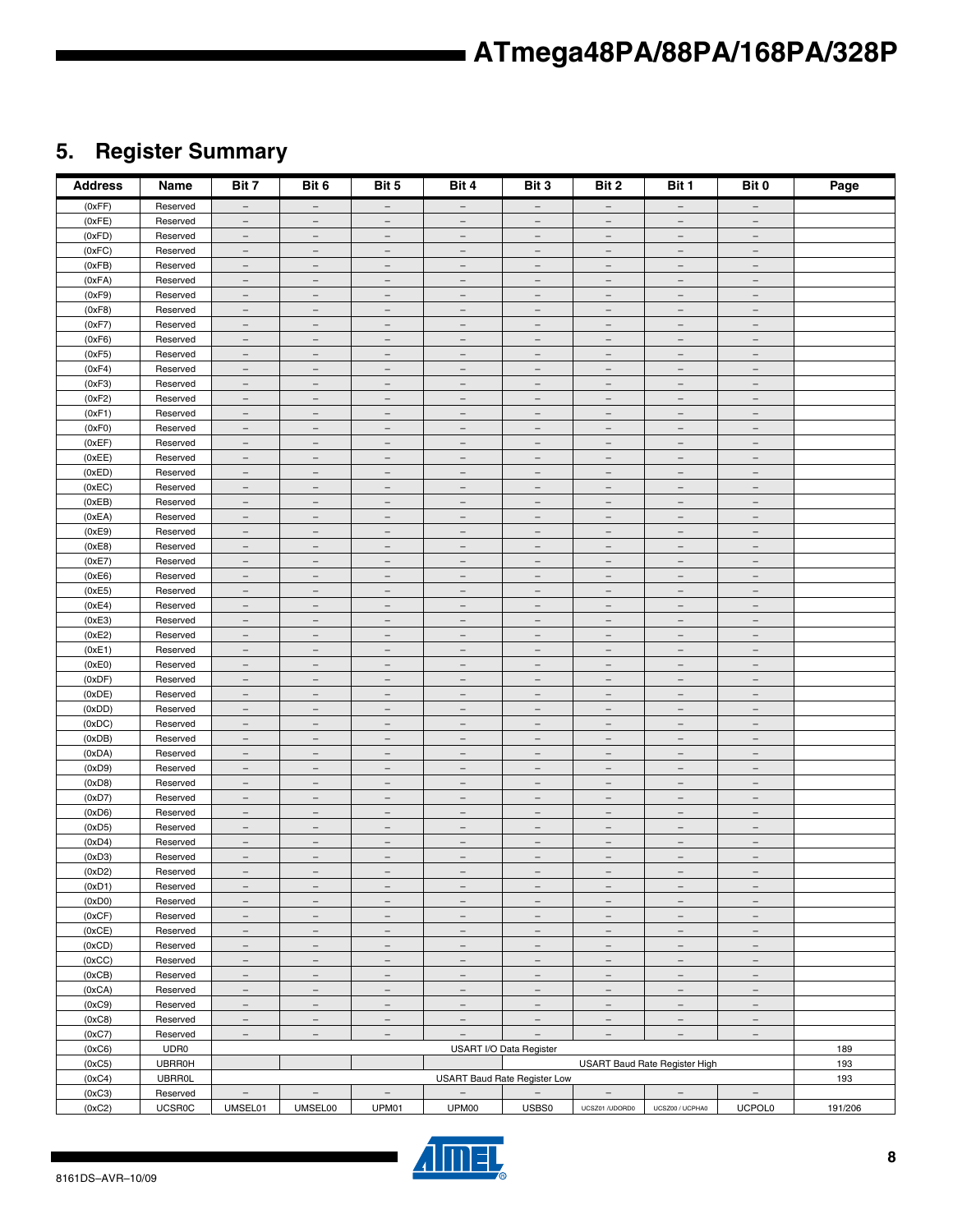| <b>Address</b>   | Name                    | Bit 7                                                                                                       | Bit 6                                                | Bit 5                                                | Bit 4                                         | Bit 3                                                | Bit 2                                         | Bit 1                                         | Bit 0                                | Page |
|------------------|-------------------------|-------------------------------------------------------------------------------------------------------------|------------------------------------------------------|------------------------------------------------------|-----------------------------------------------|------------------------------------------------------|-----------------------------------------------|-----------------------------------------------|--------------------------------------|------|
| (0xC1)           | <b>UCSR0B</b>           | <b>RXCIE0</b>                                                                                               | <b>TXCIE0</b>                                        | <b>UDRIE0</b>                                        | <b>RXEN0</b>                                  | <b>TXEN0</b>                                         | UCSZ02                                        | <b>RXB80</b>                                  | <b>TXB80</b>                         | 190  |
| (0xC0)           | <b>UCSR0A</b>           | RXC0                                                                                                        | TXC0                                                 | UDRE0                                                | FE0                                           | DOR <sub>0</sub>                                     | UPE <sub>0</sub>                              | U2X0                                          | <b>MPCM0</b>                         | 189  |
| (0xBF)           | Reserved                | $-$                                                                                                         | $-$                                                  | $\overline{\phantom{a}}$                             | $-$                                           | $-$                                                  | $-$                                           | $-$                                           | $-$                                  |      |
| (0xBE)           | Reserved                | $\overline{\phantom{a}}$                                                                                    | $\overline{\phantom{a}}$                             | $\qquad \qquad -$                                    | $\qquad \qquad -$                             | $\overline{\phantom{a}}$                             | $\overline{\phantom{m}}$                      | $\equiv$                                      | $\qquad \qquad -$                    |      |
| (0xBD)           | <b>TWAMR</b>            | TWAM6                                                                                                       | TWAM5                                                | TWAM4                                                | TWAM3                                         | TWAM2                                                | TWAM1                                         | TWAM0                                         | $\qquad \qquad -$                    | 239  |
| (0xBC)           | <b>TWCR</b>             | <b>TWINT</b>                                                                                                | <b>TWEA</b>                                          | <b>TWSTA</b>                                         | <b>TWSTO</b>                                  | <b>TWWC</b>                                          | <b>TWEN</b>                                   | $\overline{\phantom{a}}$                      | <b>TWIE</b>                          | 236  |
| (0xBB)           | <b>TWDR</b>             |                                                                                                             |                                                      |                                                      | 2-wire Serial Interface Data Register         |                                                      |                                               |                                               |                                      | 238  |
| (0xBA)           | <b>TWAR</b>             | TWA6                                                                                                        | TWA5                                                 | TWA4                                                 | TWA3                                          | TWA2                                                 | TWA1                                          | TWA0                                          | <b>TWGCE</b>                         | 239  |
| (0xB9)           | <b>TWSR</b>             | TWS7                                                                                                        | TWS6                                                 | TWS5                                                 | TWS4                                          | TWS3                                                 | $\overline{\phantom{a}}$                      | TWPS1                                         | TWPS0                                | 238  |
| (0xB8)           | <b>TWBR</b>             |                                                                                                             |                                                      |                                                      | 2-wire Serial Interface Bit Rate Register     |                                                      |                                               |                                               |                                      | 236  |
| (0xB7)           | Reserved<br><b>ASSR</b> | $\overline{\phantom{a}}$<br>$\overline{\phantom{m}}$                                                        |                                                      | $\overline{\phantom{a}}$                             |                                               |                                                      | $\overline{\phantom{a}}$                      | $\overline{\phantom{a}}$                      | $\qquad \qquad -$<br>TCR2BUB         | 158  |
| (0xB6)<br>(0xB5) | Reserved                | $\overline{\phantom{a}}$                                                                                    | <b>EXCLK</b><br>$\overline{\phantom{a}}$             | AS <sub>2</sub><br>$\overline{\phantom{a}}$          | TCN2UB<br>$\overline{\phantom{0}}$            | OCR2AUB<br>$\overline{\phantom{a}}$                  | OCR2BUB<br>$\overline{\phantom{a}}$           | TCR2AUB<br>$\overline{\phantom{a}}$           | $\overline{\phantom{a}}$             |      |
| (0xB4)           | OCR2B                   |                                                                                                             |                                                      |                                                      | Timer/Counter2 Output Compare Register B      |                                                      |                                               |                                               |                                      | 156  |
| (0xB3)           | OCR <sub>2</sub> A      |                                                                                                             |                                                      |                                                      | Timer/Counter2 Output Compare Register A      |                                                      |                                               |                                               |                                      | 156  |
| (0xB2)           | TCNT <sub>2</sub>       |                                                                                                             |                                                      |                                                      |                                               | Timer/Counter2 (8-bit)                               |                                               |                                               |                                      | 156  |
| (0xB1)           | TCCR2B                  | FOC2A                                                                                                       | FOC2B                                                | $\qquad \qquad -$                                    |                                               | <b>WGM22</b>                                         | <b>CS22</b>                                   | CS21                                          | <b>CS20</b>                          | 155  |
| (0xB0)           | TCCR2A                  | COM2A1                                                                                                      | COM2A0                                               | COM2B1                                               | COM2B0                                        | $\overline{\phantom{a}}$                             | $\overline{\phantom{a}}$                      | WGM21                                         | WGM20                                | 152  |
| (0xAF)           | Reserved                | $\overline{\phantom{a}}$                                                                                    | $\overline{\phantom{m}}$                             | $\overline{\phantom{0}}$                             | $\overline{\phantom{0}}$                      |                                                      |                                               | $\overline{\phantom{0}}$                      | $\equiv$                             |      |
| (0xAE)           | Reserved                | $\overline{\phantom{m}}$                                                                                    | $\overline{\phantom{a}}$                             | $\overline{\phantom{a}}$                             | $\overline{\phantom{a}}$                      | $\overline{\phantom{a}}$                             | $\overline{\phantom{a}}$                      | $\overline{\phantom{a}}$                      | $\overline{\phantom{a}}$             |      |
| (0xAD)           | Reserved                | $\overline{\phantom{0}}$                                                                                    | $\overline{\phantom{0}}$                             | $\overline{\phantom{0}}$                             |                                               | $\overline{\phantom{0}}$                             | $\qquad \qquad -$                             | $\qquad \qquad -$                             |                                      |      |
| (0xAC)           | Reserved                | $\equiv$                                                                                                    | $\equiv$                                             | $\overline{\phantom{0}}$                             | $\equiv$                                      | $\overline{\phantom{0}}$                             | $\equiv$                                      | $\overline{\phantom{a}}$                      | L.                                   |      |
| (0xAB)           | Reserved                | $\overline{\phantom{a}}$                                                                                    | $\overline{\phantom{a}}$                             | $\qquad \qquad -$                                    | $\qquad \qquad -$                             | $\overline{\phantom{a}}$                             | $\overline{\phantom{a}}$                      | $\overline{\phantom{a}}$                      | $\qquad \qquad -$                    |      |
| (0xAA)           | Reserved                | $=$                                                                                                         |                                                      |                                                      |                                               |                                                      | $\overline{\phantom{m}}$                      | $\overline{\phantom{a}}$                      |                                      |      |
| (0xA9)           | Reserved                | $\overline{\phantom{a}}$                                                                                    | $\overline{\phantom{a}}$                             | $\overline{\phantom{m}}$                             | $\overline{\phantom{m}}$                      | $\overline{\phantom{a}}$                             | $\overline{\phantom{a}}$                      | $\overline{\phantom{m}}$                      | $\overline{\phantom{m}}$             |      |
| (0xA8)           | Reserved                | $\overline{\phantom{0}}$                                                                                    | $\overline{\phantom{0}}$                             | $\qquad \qquad -$                                    | $\overline{\phantom{0}}$                      | $\qquad \qquad -$                                    | $\overline{\phantom{a}}$                      | $\qquad \qquad -$                             | $\overline{\phantom{m}}$             |      |
| (0xA7)           | Reserved                | $\equiv$                                                                                                    | $\equiv$                                             | $\qquad \qquad -$                                    | $\equiv$                                      | $\equiv$                                             | $\equiv$                                      | $\equiv$                                      | $\qquad \qquad -$                    |      |
| (0xA6)           | Reserved                | $\overline{\phantom{a}}$                                                                                    | $\overline{\phantom{0}}$                             | $\qquad \qquad -$                                    | $\equiv$                                      | $\overline{\phantom{m}}$                             | $\overline{\phantom{a}}$                      | $\overline{\phantom{a}}$                      | $\equiv$                             |      |
| (0xA5)           | Reserved                | $\overline{\phantom{a}}$                                                                                    | $\overline{\phantom{0}}$                             | $\overline{\phantom{0}}$                             | $\overline{\phantom{0}}$                      | $\qquad \qquad -$                                    | $\overline{\phantom{a}}$                      | $\qquad \qquad -$                             |                                      |      |
| (0xA4)           | Reserved                | $\overline{\phantom{a}}$                                                                                    | $\overline{\phantom{a}}$                             | $\overline{\phantom{a}}$                             | $\overline{\phantom{m}}$                      | $\overline{\phantom{a}}$                             | $\overline{\phantom{a}}$                      | $\overline{\phantom{a}}$                      | $\overline{\phantom{a}}$             |      |
| (0xA3)           | Reserved                | -                                                                                                           |                                                      |                                                      |                                               |                                                      | $\overline{\phantom{0}}$                      | $\overline{\phantom{a}}$                      |                                      |      |
| (0xA2)           | Reserved                | $\overline{\phantom{a}}$<br>$\overline{\phantom{0}}$                                                        | $\overline{\phantom{a}}$<br>$\overline{\phantom{0}}$ | $\overline{\phantom{a}}$<br>$\overline{\phantom{0}}$ | $\qquad \qquad -$<br>$\overline{\phantom{0}}$ | $\overline{\phantom{a}}$<br>$\overline{\phantom{0}}$ | $\overline{\phantom{a}}$<br>$\qquad \qquad -$ | $\overline{\phantom{a}}$<br>$\qquad \qquad -$ | $\overline{\phantom{m}}$             |      |
| (0xA1)<br>(0xA0) | Reserved<br>Reserved    | $\equiv$                                                                                                    | $\overline{\phantom{a}}$                             | $\qquad \qquad -$                                    | $\equiv$                                      | $\overline{\phantom{a}}$                             | $\overline{\phantom{a}}$                      | $\overline{\phantom{a}}$                      | L.                                   |      |
| (0x9F)           | Reserved                | $\overline{\phantom{a}}$                                                                                    | $\overline{\phantom{a}}$                             | $\qquad \qquad -$                                    | $\overline{\phantom{a}}$                      | $\overline{\phantom{a}}$                             | $\overline{\phantom{a}}$                      | $\overline{\phantom{a}}$                      | $\qquad \qquad -$                    |      |
| (0x9E)           | Reserved                | $\qquad \qquad -$                                                                                           | $\overline{\phantom{0}}$                             | $\overline{\phantom{0}}$                             | $\overline{\phantom{0}}$                      | $\qquad \qquad -$                                    | $\overline{\phantom{m}}$                      | $\overline{\phantom{m}}$                      |                                      |      |
| (0x9D)           | Reserved                | $\overline{\phantom{a}}$                                                                                    | $\overline{\phantom{m}}$                             | $\overline{\phantom{m}}$                             | $\qquad \qquad -$                             | $\overline{\phantom{m}}$                             | $\overline{\phantom{m}}$                      | $\overline{\phantom{m}}$                      | $\overline{\phantom{m}}$             |      |
| (0x9C)           | Reserved                | $\equiv$                                                                                                    | $\overline{\phantom{a}}$                             | $\overline{\phantom{0}}$                             | $\equiv$                                      | $\equiv$                                             | $\equiv$                                      | $\overline{\phantom{a}}$                      |                                      |      |
| (0x9B)           | Reserved                | $\equiv$                                                                                                    | $\equiv$                                             | $\bar{ }$                                            | $\equiv$                                      | $\equiv$                                             | $\equiv$                                      | $\equiv$                                      | $\overline{\phantom{a}}$             |      |
| (0x9A)           | Reserved                | $\overline{\phantom{a}}$                                                                                    | $\overline{\phantom{0}}$                             | $\overline{\phantom{0}}$                             | $\overline{\phantom{m}}$                      | $\overline{\phantom{m}}$                             | $\overline{\phantom{a}}$                      | $\qquad \qquad -$                             | $\overline{\phantom{m}}$             |      |
| (0x99)           | Reserved                | $\overline{\phantom{a}}$                                                                                    | $\overline{\phantom{0}}$                             | $\overline{\phantom{0}}$                             | $\equiv$                                      | $\qquad \qquad -$                                    | $\overline{\phantom{a}}$                      | $\overline{\phantom{0}}$                      |                                      |      |
| (0x98)           | Reserved                | $\overline{\phantom{a}}$                                                                                    | $\overline{\phantom{m}}$                             | $\overline{\phantom{a}}$                             | $\qquad \qquad -$                             | $\overline{\phantom{a}}$                             | $\overline{\phantom{a}}$                      | $\overline{\phantom{a}}$                      | $\overline{\phantom{m}}$             |      |
| (0x97)           | Reserved                | $\qquad \qquad -$                                                                                           | $\qquad \qquad -$                                    | $\overline{\phantom{0}}$                             |                                               | $\qquad \qquad -$                                    | $\qquad \qquad -$                             | $\qquad \qquad -$                             |                                      |      |
| (0x96)           | Reserved                | $\overline{\phantom{a}}$                                                                                    | $\overline{\phantom{m}}$                             | $\overline{\phantom{a}}$                             | $\overline{\phantom{0}}$                      | $\overline{\phantom{m}}$                             | $\overline{\phantom{a}}$                      | $\overline{\phantom{a}}$                      | $\overline{\phantom{m}}$             |      |
| (0x95)           | Reserved                | $\qquad \qquad -$                                                                                           | $\overline{\phantom{0}}$                             | $\qquad \qquad -$                                    | $\qquad \qquad -$                             | $\qquad \qquad -$                                    | $\qquad \qquad -$                             | $\overline{\phantom{a}}$                      | $\overline{\phantom{0}}$             |      |
| (0x94)           | Reserved                |                                                                                                             |                                                      |                                                      |                                               |                                                      |                                               |                                               |                                      |      |
| (0x93)           | Reserved                | $\qquad \qquad -$                                                                                           | $\overline{\phantom{a}}$                             | $\overline{\phantom{0}}$                             | $\overline{\phantom{0}}$                      | $\qquad \qquad -$                                    | $\overline{\phantom{a}}$                      | $\overline{\phantom{a}}$                      |                                      |      |
| (0x92)           | Reserved                | $\overline{\phantom{0}}$                                                                                    | $\overline{\phantom{m}}$                             | $\qquad \qquad -$                                    | $\qquad \qquad -$                             | $\overline{\phantom{m}}$                             | $\overline{\phantom{m}}$                      | $\overline{\phantom{m}}$                      | $\overline{\phantom{m}}$             |      |
| (0x91)           | Reserved                | $\overline{\phantom{a}}$                                                                                    | $\overline{\phantom{a}}$                             | $\qquad \qquad -$                                    | $\overline{\phantom{m}}$                      | $\overline{\phantom{a}}$                             | $\overline{\phantom{a}}$                      | $\overline{\phantom{a}}$                      | $\overline{\phantom{a}}$             |      |
| (0x90)           | Reserved                | $\overline{\phantom{0}}$<br>$\equiv$                                                                        | $\overline{\phantom{0}}$<br>$\equiv$                 | $\qquad \qquad -$<br>$\overline{\phantom{0}}$        | $\overline{\phantom{0}}$<br>$\equiv$          | $\overline{\phantom{m}}$<br>$\equiv$                 | $\overline{\phantom{m}}$<br>$\equiv$          | $\overline{\phantom{a}}$<br>$\equiv$          | $\overline{\phantom{m}}$<br>$\equiv$ |      |
| (0x8F)<br>(0x8E) | Reserved<br>Reserved    | $\overline{\phantom{a}}$                                                                                    | $\overline{\phantom{m}}$                             | $\overline{\phantom{a}}$                             | $\overline{\phantom{0}}$                      | $\overline{\phantom{a}}$                             | $\overline{\phantom{m}}$                      | $\equiv$                                      | $\overline{\phantom{m}}$             |      |
| (0x8D)           | Reserved                | $\overline{\phantom{a}}$                                                                                    | $\overline{\phantom{a}}$                             | $\qquad \qquad -$                                    |                                               | $\overline{\phantom{a}}$                             | $\overline{\phantom{a}}$                      | $\overline{\phantom{a}}$                      |                                      |      |
| (0x8C)           | Reserved                | $\overline{\phantom{a}}$                                                                                    | $\overline{\phantom{m}}$                             | $\overline{\phantom{a}}$                             | $\overline{\phantom{a}}$                      | $\overline{\phantom{a}}$                             | $\overline{\phantom{a}}$                      | $\overline{\phantom{a}}$                      | $\overline{\phantom{a}}$             |      |
| (0x8B)           | OCR1BH                  |                                                                                                             |                                                      |                                                      |                                               |                                                      |                                               |                                               |                                      | 132  |
| (0x8A)           | OCR1BL                  | Timer/Counter1 - Output Compare Register B High Byte<br>Timer/Counter1 - Output Compare Register B Low Byte |                                                      |                                                      |                                               |                                                      | 132                                           |                                               |                                      |      |
| (0x89)           | OCR1AH                  | Timer/Counter1 - Output Compare Register A High Byte                                                        |                                                      |                                                      |                                               |                                                      | 132                                           |                                               |                                      |      |
| (0x88)           | OCR1AL                  | Timer/Counter1 - Output Compare Register A Low Byte                                                         |                                                      |                                                      |                                               |                                                      | 132                                           |                                               |                                      |      |
| (0x87)           | ICR1H                   | Timer/Counter1 - Input Capture Register High Byte                                                           |                                                      |                                                      |                                               | 133                                                  |                                               |                                               |                                      |      |
| (0x86)           | ICR1L                   | Timer/Counter1 - Input Capture Register Low Byte                                                            |                                                      |                                                      |                                               | 133                                                  |                                               |                                               |                                      |      |
| (0x85)           | TCNT1H                  | Timer/Counter1 - Counter Register High Byte                                                                 |                                                      |                                                      |                                               | 132                                                  |                                               |                                               |                                      |      |
| (0x84)           | <b>TCNT1L</b>           |                                                                                                             |                                                      |                                                      | Timer/Counter1 - Counter Register Low Byte    |                                                      |                                               |                                               |                                      | 132  |
| (0x83)           | Reserved                | $\equiv$                                                                                                    | $\equiv$                                             | $\overline{\phantom{a}}$                             | $\equiv$                                      | $-$                                                  | $\overline{\phantom{a}}$                      | $\overline{\phantom{a}}$                      | $\overline{\phantom{a}}$             |      |
| (0x82)           | TCCR1C                  | FOC1A                                                                                                       | FOC1B                                                | $\overline{\phantom{a}}$                             | $\overline{\phantom{m}}$                      | $\overline{\phantom{a}}$                             | $\overline{\phantom{a}}$                      | $\overline{\phantom{a}}$                      | $\overline{\phantom{a}}$             | 131  |
| (0x81)           | TCCR1B                  | ICNC1                                                                                                       | ICES1                                                | $\overline{\phantom{0}}$                             | WGM13                                         | WGM12                                                | <b>CS12</b>                                   | CS11                                          | <b>CS10</b>                          | 130  |
| (0x80)           | TCCR1A                  | COM1A1                                                                                                      | COM1A0                                               | COM1B1                                               | COM1B0                                        | $\overline{\phantom{a}}$                             | $\overline{\phantom{a}}$                      | WGM11                                         | WGM10                                | 128  |

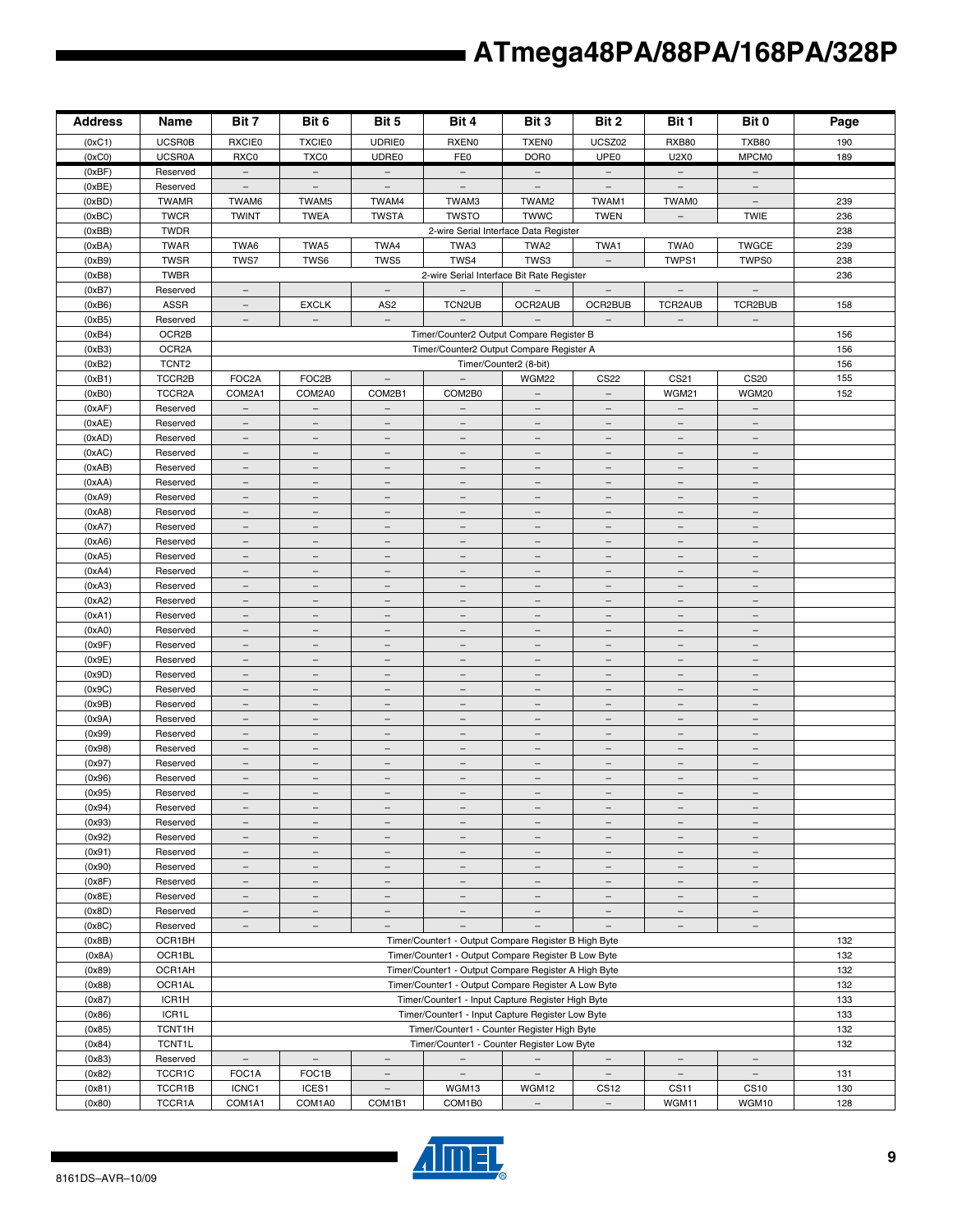| <b>Address</b>             | Name                    | Bit 7                                                                             | Bit 6                                   | Bit 5                                       | Bit 4                                    | Bit 3                                   | Bit 2                                       | Bit 1                                | Bit 0                             | Page     |
|----------------------------|-------------------------|-----------------------------------------------------------------------------------|-----------------------------------------|---------------------------------------------|------------------------------------------|-----------------------------------------|---------------------------------------------|--------------------------------------|-----------------------------------|----------|
| (0x7F)                     | DIDR1                   | $\overline{\phantom{a}}$                                                          | $\overline{\phantom{a}}$                | $\qquad \qquad -$                           |                                          |                                         |                                             | AIN1D                                | <b>AINOD</b>                      | 244      |
| (0x7E)                     | DIDR0                   |                                                                                   |                                         | ADC5D                                       | ADC4D                                    | ADC3D                                   | ADC <sub>2D</sub>                           | ADC1D                                | <b>ADCOD</b>                      | 261      |
| (0x7D)                     | Reserved                | $\overline{\phantom{a}}$                                                          | $\overline{\phantom{a}}$                | $\overline{\phantom{a}}$                    | $\overline{\phantom{0}}$                 | $\overline{\phantom{0}}$                | $-$                                         | $\overline{\phantom{m}}$             | $\overline{\phantom{a}}$          |          |
| (0x7C)                     | <b>ADMUX</b>            | REFS1                                                                             | REFS0                                   | <b>ADLAR</b>                                | $\overline{\phantom{m}}$                 | MUX3                                    | MUX <sub>2</sub>                            | MUX1                                 | MUX0                              | 257      |
| (0x7B)                     | <b>ADCSRB</b>           | $\overline{\phantom{a}}$                                                          | <b>ACME</b>                             |                                             |                                          |                                         | ADTS2                                       | ADTS1                                | ADTS0                             | 260      |
| (0x7A)                     | <b>ADCSRA</b>           | <b>ADEN</b>                                                                       | <b>ADSC</b>                             | <b>ADATE</b>                                | <b>ADIF</b>                              | ADIE                                    | ADPS2                                       | ADPS1                                | ADPS0                             | 258      |
| (0x79)                     | <b>ADCH</b>             |                                                                                   |                                         |                                             |                                          | ADC Data Register High byte             |                                             |                                      |                                   | 260      |
| (0x78)                     | <b>ADCL</b>             |                                                                                   |                                         |                                             |                                          | ADC Data Register Low byte              |                                             |                                      |                                   | 260      |
| (0x77)                     | Reserved                | $\overline{\phantom{0}}$                                                          |                                         |                                             | $\overline{\phantom{m}}$                 | $\overline{\phantom{m}}$                | $\overline{\phantom{0}}$                    |                                      |                                   |          |
| (0x76)                     | Reserved                | $\overline{\phantom{a}}$                                                          | $\equiv$                                | $\equiv$                                    |                                          | $\equiv$                                | $\equiv$                                    |                                      |                                   |          |
| (0x75)                     | Reserved                | $\overline{\phantom{a}}$                                                          | $\overline{\phantom{a}}$                | $\overline{\phantom{a}}$                    | $\overline{\phantom{a}}$                 | $\overline{\phantom{a}}$                | $\overline{\phantom{m}}$                    | $\overline{\phantom{a}}$             | $\qquad \qquad -$                 |          |
| (0x74)                     | Reserved                | $\qquad \qquad -$                                                                 | $\overline{\phantom{m}}$                | $\qquad \qquad -$                           |                                          | $\overline{\phantom{m}}$                | $\overline{\phantom{0}}$                    | $\overline{\phantom{m}}$             |                                   |          |
| (0x73)                     | Reserved                | $\overline{\phantom{a}}$                                                          | $\overline{\phantom{m}}$                | $\overline{\phantom{m}}$                    | $\overline{\phantom{m}}$                 | $\overline{\phantom{a}}$                | $\overline{\phantom{m}}$                    | $\overline{\phantom{m}}$             | $\overline{\phantom{m}}$          |          |
| (0x72)                     | Reserved                | $\equiv$                                                                          | $\equiv$                                | $\overline{\phantom{0}}$                    |                                          | $\equiv$                                | $\equiv$                                    | $\overline{\phantom{0}}$             |                                   |          |
| (0x71)                     | Reserved                | $\equiv$                                                                          | $\overline{\phantom{a}}$                | $\overline{\phantom{0}}$                    | $-$                                      | $\equiv$                                | $\equiv$                                    | $\equiv$                             | $\equiv$                          |          |
| (0x70)                     | TIMSK2                  | $\overline{\phantom{a}}$                                                          | $\overline{\phantom{m}}$                | $\overline{\phantom{a}}$                    | $\qquad \qquad -$                        | $\overline{\phantom{a}}$                | OCIE2B                                      | OCIE2A                               | TOIE <sub>2</sub>                 | 157      |
| (0x6F)                     | TIMSK1                  | $\overline{\phantom{a}}$                                                          | $\overline{\phantom{a}}$                | ICIE1                                       |                                          | $\overline{\phantom{a}}$                | OCIE1B                                      | OCIE1A                               | TOIE1                             | 133      |
| (0x6E)                     | <b>TIMSK0</b>           | $\overline{\phantom{a}}$                                                          | $\overline{\phantom{a}}$                | $\overline{\phantom{a}}$                    | $\overline{\phantom{a}}$                 | $\overline{\phantom{a}}$                | <b>OCIE0B</b>                               | <b>OCIE0A</b>                        | <b>TOIE0</b>                      | 105      |
| (0x6D)                     | PCMSK <sub>2</sub>      | PCINT23                                                                           | PCINT22                                 | PCINT21                                     | PCINT20                                  | PCINT19                                 | PCINT18                                     | PCINT17                              | PCINT16                           | 68       |
| (0x6C)                     | PCMSK1                  | $\overline{\phantom{a}}$                                                          | PCINT14                                 | PCINT13                                     | PCINT <sub>12</sub>                      | PCINT11                                 | PCINT10                                     | PCINT9                               | PCINT8                            | 68       |
| (0x6B)                     | PCMSK0                  | PCINT7                                                                            | PCINT6                                  | PCINT5                                      | PCINT4                                   | PCINT3                                  | PCINT2                                      | PCINT1                               | <b>PCINT0</b>                     | 68       |
| (0x6A)                     | Reserved                | $\overline{\phantom{a}}$                                                          | $\equiv$                                | $\overline{\phantom{a}}$                    | $\equiv$                                 | $\equiv$                                | $\equiv$                                    | $\equiv$                             | $\equiv$                          |          |
| (0x69)                     | <b>EICRA</b>            | $\overline{\phantom{a}}$                                                          | $\overline{\phantom{a}}$                | $\overline{\phantom{a}}$                    | $\overline{\phantom{a}}$                 | ISC11                                   | ISC <sub>10</sub>                           | ISC01                                | ISC00                             | 65       |
| (0x68)                     | <b>PCICR</b>            | $\qquad \qquad -$                                                                 | $\overline{\phantom{m}}$                | $\overline{\phantom{m}}$                    |                                          | $\overline{\phantom{a}}$                | PCIE <sub>2</sub>                           | PCIE1                                | <b>PCIE0</b>                      |          |
| (0x67)                     | Reserved                | $\overline{\phantom{a}}$                                                          | $\overline{\phantom{a}}$                | $\overline{\phantom{a}}$                    |                                          | $\overline{\phantom{a}}$                | $\overline{\phantom{a}}$                    | $\overline{\phantom{a}}$             | $\equiv$                          |          |
| (0x66)                     | OSCCAL                  |                                                                                   |                                         |                                             |                                          | <b>Oscillator Calibration Register</b>  |                                             |                                      |                                   | 37       |
| (0x65)                     | Reserved                | $\equiv$                                                                          | $\equiv$                                | $\equiv$                                    | $\equiv$                                 | $\equiv$                                | $\equiv$                                    | $\equiv$                             | $\equiv$                          |          |
| (0x64)                     | PRR                     | <b>PRTWI</b>                                                                      | PRTIM2                                  | <b>PRTIMO</b>                               |                                          | PRTIM1                                  | <b>PRSPI</b>                                | <b>PRUSART0</b>                      | PRADC                             | 42       |
| (0x63)                     | Reserved                | $\overline{\phantom{a}}$                                                          |                                         |                                             |                                          |                                         | $\overline{\phantom{a}}$                    | $\overline{\phantom{a}}$             |                                   |          |
| (0x62)                     | Reserved                | $\overline{\phantom{a}}$                                                          | $\overline{\phantom{a}}$                | $\overline{\phantom{a}}$                    | $\overline{\phantom{a}}$                 | $\overline{\phantom{a}}$                | $\overline{\phantom{a}}$                    | $\overline{\phantom{a}}$             | $\overline{\phantom{a}}$          |          |
| (0x61)                     | <b>CLKPR</b>            | <b>CLKPCE</b>                                                                     | $\overline{\phantom{m}}$                |                                             |                                          | CLKPS3                                  | CLKPS2                                      | CLKPS1                               | CLKPS0                            | 37       |
| (0x60)                     | <b>WDTCSR</b>           | <b>WDIF</b>                                                                       | <b>WDIE</b>                             | WDP3                                        | <b>WDCE</b>                              | <b>WDE</b>                              | WDP2                                        | WDP1                                 | WDP0                              | 54       |
| 0x3F (0x5F)                | SREG                    | $\mathbf{I}$                                                                      | Т                                       | н                                           | S                                        | V                                       | Ν                                           | z                                    | C                                 | 9        |
| 0x3E (0x5E)                | SPH                     | $\equiv$                                                                          | $\equiv$                                | $\equiv$                                    | $\equiv$                                 | $\equiv$                                | (SP10) <sup>5.</sup>                        | SP <sub>9</sub>                      | SP <sub>8</sub>                   | 12       |
| 0x3D (0x5D)                | SPL                     | SP7                                                                               | SP <sub>6</sub>                         | SP <sub>5</sub>                             | SP <sub>4</sub>                          | SP <sub>3</sub>                         | SP <sub>2</sub>                             | SP <sub>1</sub>                      | SP <sub>0</sub>                   | 12       |
| 0x3C (0x5C)                | Reserved                | $\overline{\phantom{a}}$                                                          | $\overline{\phantom{a}}$                | $\overline{\phantom{a}}$                    | $\equiv$                                 | $\overline{\phantom{a}}$                | $\overline{\phantom{a}}$                    | $\overline{\phantom{a}}$             | $\overline{\phantom{a}}$          |          |
| 0x3B (0x5B)                | Reserved                | $\overline{\phantom{0}}$                                                          | $\overline{\phantom{m}}$                | $\overline{\phantom{m}}$                    | $\overline{\phantom{m}}$                 | $\overline{\phantom{m}}$                | $\overline{\phantom{m}}$                    | $\overline{\phantom{m}}$             | $\overline{\phantom{m}}$          |          |
| 0x3A (0x5A)                | Reserved                | $\overline{\phantom{0}}$<br>$\equiv$                                              | $\equiv$<br>$\equiv$                    | $\overbrace{\phantom{1232211}}$<br>$\equiv$ |                                          | $\equiv$<br>$\equiv$                    | $\overbrace{\phantom{1232211}}$<br>$\equiv$ | $\overline{\phantom{m}}$<br>$\equiv$ |                                   |          |
| 0x39 (0x59)                | Reserved                |                                                                                   |                                         |                                             | $-$                                      |                                         |                                             |                                      | $\equiv$                          |          |
| 0x38 (0x58)                | Reserved                | $\overline{\phantom{a}}$                                                          |                                         | $\qquad \qquad -$                           |                                          | $\equiv$                                |                                             | $\overline{\phantom{a}}$             |                                   |          |
| 0x37 (0x57)                | SPMCSR                  | SPMIE                                                                             | $(RWWSB)^{5}$                           | $\qquad \qquad -$                           | (RWWSRE) <sup>5.</sup>                   | <b>BLBSET</b>                           | <b>PGWRT</b>                                | <b>PGERS</b>                         | <b>SELFPRGEN</b>                  | 284      |
| 0x36 (0x56)                | Reserved                | $\qquad \qquad -$                                                                 | $\overline{\phantom{a}}$                | $\overline{\phantom{a}}$                    | $\overline{\phantom{m}}$                 | $\overline{\phantom{a}}$                | $\overline{\phantom{a}}$                    | $\overline{\phantom{a}}$             |                                   |          |
| 0x35 (0x55)                | <b>MCUCR</b>            |                                                                                   | <b>BODS</b><br>$\equiv$                 | <b>BODSE</b><br>$\equiv$                    | <b>PUD</b>                               | $\overline{\phantom{m}}$                |                                             | <b>IVSEL</b>                         | <b>IVCE</b>                       | 44/62/86 |
| 0x34 (0x54)                | <b>MCUSR</b>            | $-$<br>$\qquad \qquad -$                                                          | $\overline{\phantom{m}}$                |                                             | $\equiv$<br>$\overline{\phantom{m}}$     | <b>WDRF</b>                             | <b>BORF</b>                                 | <b>EXTRF</b>                         | PORF                              | 54<br>40 |
| 0x33 (0x53)                | <b>SMCR</b><br>Reserved |                                                                                   |                                         | $\overline{\phantom{a}}$                    |                                          | SM <sub>2</sub>                         | SM <sub>1</sub>                             | SM <sub>0</sub>                      | <b>SE</b>                         |          |
| 0x32 (0x52)                |                         |                                                                                   |                                         |                                             |                                          |                                         |                                             |                                      |                                   |          |
| 0x31 (0x51)<br>0x30 (0x50) | Reserved<br><b>ACSR</b> | $\overline{\phantom{a}}$<br>ACD                                                   | $\overline{\phantom{a}}$<br><b>ACBG</b> | $\overline{\phantom{a}}$<br><b>ACO</b>      | $\overline{\phantom{a}}$<br>ACI          | $\overline{\phantom{a}}$<br><b>ACIE</b> | $\overline{\phantom{a}}$<br><b>ACIC</b>     | $\overline{\phantom{0}}$<br>ACIS1    | $\overline{\phantom{a}}$<br>ACIS0 | 242      |
| 0x2F (0x4F)                | Reserved                | $\overline{\phantom{0}}$                                                          | $\overline{\phantom{a}}$                | $\overline{\phantom{a}}$                    | $-$                                      | $\overline{\phantom{a}}$                | $\overline{\phantom{a}}$                    | $\overline{\phantom{a}}$             | $\overline{\phantom{0}}$          |          |
| 0x2E (0x4E)                | SPDR                    |                                                                                   |                                         |                                             |                                          | SPI Data Register                       |                                             |                                      |                                   | 169      |
| 0x2D (0x4D)                | <b>SPSR</b>             | <b>SPIF</b>                                                                       | <b>WCOL</b>                             | $\overline{\phantom{a}}$                    | $\equiv$                                 | $\equiv$                                | $\equiv$                                    | $\overline{\phantom{a}}$             | SPI <sub>2</sub> X                | 168      |
| 0x2C (0x4C)                | <b>SPCR</b>             | SPIE                                                                              | <b>SPE</b>                              | <b>DORD</b>                                 | <b>MSTR</b>                              | CPOL                                    | CPHA                                        | SPR1                                 | SPR <sub>0</sub>                  | 167      |
| 0x2B (0x4B)                | GPIOR2                  |                                                                                   |                                         |                                             |                                          | General Purpose I/O Register 2          |                                             |                                      |                                   | 25       |
| 0x2A (0x4A)                | GPIOR1                  |                                                                                   |                                         |                                             |                                          | General Purpose I/O Register 1          |                                             |                                      |                                   | 25       |
| 0x29 (0x49)                | Reserved                | -                                                                                 |                                         |                                             | $\sim$                                   |                                         |                                             |                                      |                                   |          |
| 0x28 (0x48)                | <b>OCR0B</b>            |                                                                                   |                                         |                                             | Timer/Counter0 Output Compare Register B |                                         |                                             |                                      |                                   |          |
| 0x27 (0x47)                | OCR0A                   |                                                                                   |                                         |                                             | Timer/Counter0 Output Compare Register A |                                         |                                             |                                      |                                   |          |
| 0x26 (0x46)                | <b>TCNT0</b>            |                                                                                   |                                         |                                             |                                          | Timer/Counter0 (8-bit)                  |                                             |                                      |                                   |          |
| 0x25 (0x45)                | <b>TCCR0B</b>           | <b>FOC0A</b>                                                                      | <b>FOC0B</b>                            | $\overline{\phantom{a}}$                    | $\overline{\phantom{0}}$                 | WGM02                                   | CS <sub>02</sub>                            | CS <sub>01</sub>                     | CS <sub>00</sub>                  |          |
| 0x24 (0x44)                | <b>TCCR0A</b>           | COM0A1                                                                            | COM0A0                                  | COM0B1                                      | COM0B0                                   | $\overline{\phantom{m}}$                | $\overline{\phantom{a}}$                    | WGM01                                | WGM00                             |          |
| 0x23 (0x43)                | <b>GTCCR</b>            | <b>TSM</b>                                                                        | $\overline{\phantom{a}}$                | $\overline{\phantom{a}}$                    |                                          | $\overline{\phantom{a}}$                | $\overline{\phantom{a}}$                    | <b>PSRASY</b>                        | <b>PSRSYNC</b>                    | 137/159  |
| 0x22 (0x42)                | EEARH                   |                                                                                   |                                         |                                             |                                          |                                         |                                             |                                      |                                   | 21       |
| 0x21 (0x41)                | EEARL                   | (EEPROM Address Register High Byte) 5.<br><b>EEPROM Address Register Low Byte</b> |                                         |                                             |                                          | 21                                      |                                             |                                      |                                   |          |
| 0x20 (0x40)                | EEDR                    |                                                                                   |                                         |                                             |                                          | <b>EEPROM Data Register</b>             |                                             |                                      |                                   | 21       |
| 0x1F (0x3F)                | <b>EECR</b>             |                                                                                   |                                         | EEPM1                                       | EEPM0                                    | EERIE                                   | EEMPE                                       | EEPE                                 | EERE                              | 21       |
| 0x1E (0x3E)                | GPIOR0                  |                                                                                   |                                         |                                             |                                          | General Purpose I/O Register 0          |                                             |                                      |                                   | 25       |
|                            |                         |                                                                                   |                                         |                                             |                                          |                                         |                                             |                                      |                                   |          |

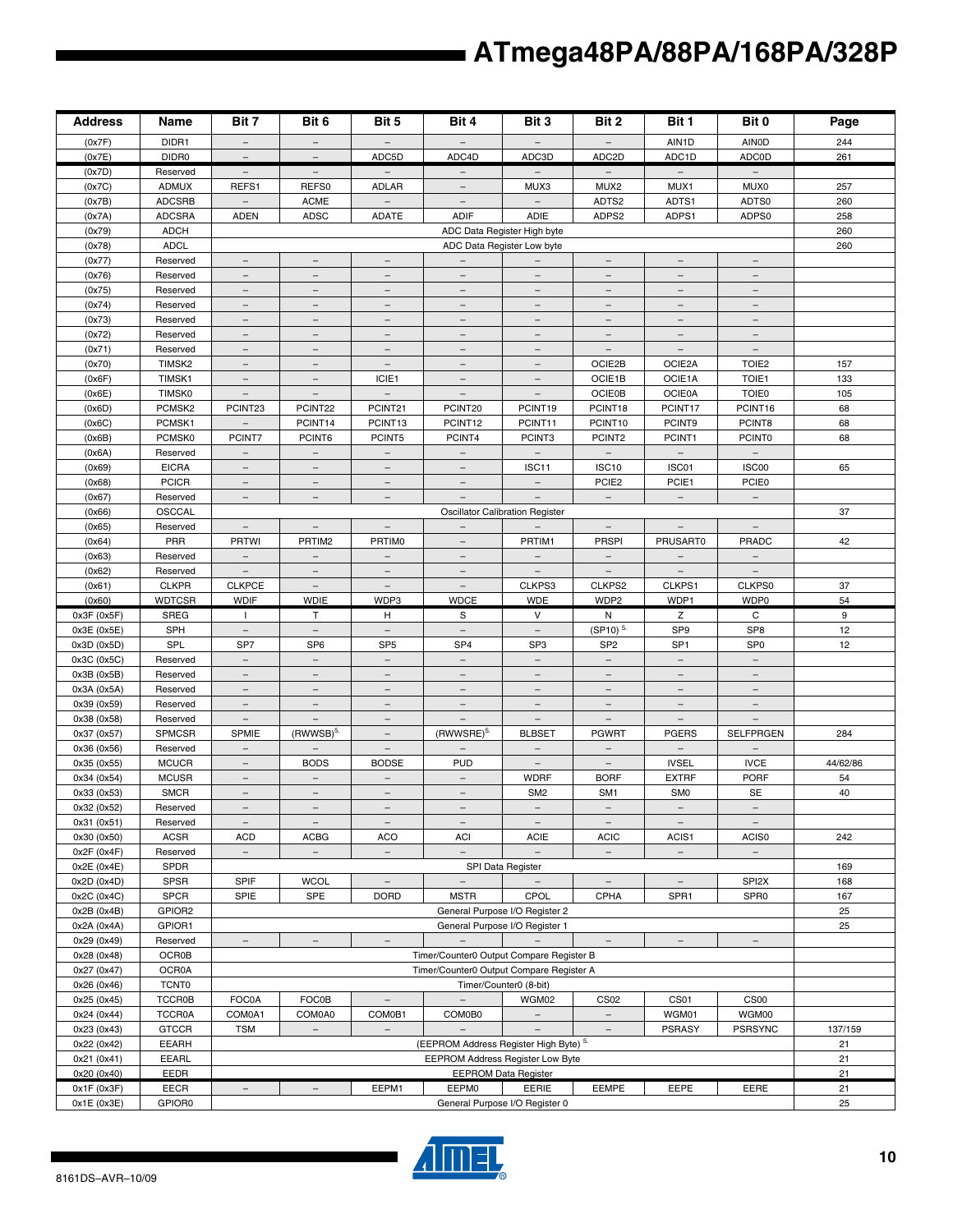| <b>Address</b> | Name              | Bit 7                    | Bit 6                    | Bit 5                    | Bit 4                    | Bit 3                    | Bit 2                    | Bit 1                    | Bit 0                    | Page |
|----------------|-------------------|--------------------------|--------------------------|--------------------------|--------------------------|--------------------------|--------------------------|--------------------------|--------------------------|------|
| 0x1D(0x3D)     | <b>EIMSK</b>      | $\overline{\phantom{a}}$ | $-$                      | $-$                      | $\overline{\phantom{0}}$ | $\overline{\phantom{a}}$ | $\overline{\phantom{a}}$ | INT <sub>1</sub>         | <b>INTO</b>              | 66   |
| 0x1C (0x3C)    | <b>EIFR</b>       | $\overline{\phantom{0}}$ |                          | $\overline{\phantom{a}}$ | $-$                      | $\overline{\phantom{a}}$ |                          | INTF1                    | <b>INTFO</b>             | 66   |
| 0x1B (0x3B)    | <b>PCIFR</b>      | $\overline{\phantom{0}}$ | $\overline{\phantom{0}}$ | $\overline{\phantom{m}}$ | $\overline{\phantom{0}}$ | -                        | PCIF <sub>2</sub>        | PCIF1                    | PCIF <sub>0</sub>        |      |
| 0x1A (0x3A)    | Reserved          | $\overline{\phantom{a}}$ | $-$                      | $\overline{\phantom{0}}$ | $\qquad \qquad -$        | $\qquad \qquad -$        | $\overline{\phantom{a}}$ | $-$                      | $\overline{\phantom{a}}$ |      |
| 0x19 (0x39)    | Reserved          | $\qquad \qquad -$        | $\qquad \qquad -$        | -                        | -                        | $\qquad \qquad -$        | -                        | $\qquad \qquad -$        | -                        |      |
| 0x18 (0x38)    | Reserved          | $\overline{\phantom{0}}$ | $\overline{\phantom{0}}$ | $\overline{\phantom{m}}$ | $\qquad \qquad -$        | -                        |                          |                          | $\overline{\phantom{0}}$ |      |
| 0x17 (0x37)    | TIFR <sub>2</sub> | $\overline{\phantom{a}}$ | $\overline{\phantom{m}}$ | $\qquad \qquad -$        | $\overline{\phantom{0}}$ | $\overline{\phantom{m}}$ | OCF2B                    | OCF2A                    | TOV <sub>2</sub>         | 157  |
| 0x16 (0x36)    | TIFR1             | $\qquad \qquad -$        | $\qquad \qquad -$        | ICF1                     | $\qquad \qquad -$        | $\overline{\phantom{0}}$ | OCF1B                    | OCF1A                    | TOV <sub>1</sub>         | 134  |
| 0x15 (0x35)    | TIFR0             | -                        | $\qquad \qquad -$        | $\overline{\phantom{a}}$ | $\qquad \qquad -$        | $\overline{\phantom{m}}$ | <b>OCF0B</b>             | OCF0A                    | TOV <sub>0</sub>         |      |
| 0x14 (0x34)    | Reserved          | $\overline{\phantom{m}}$ | $\overline{\phantom{m}}$ | $\qquad \qquad -$        | $\qquad \qquad -$        | $\qquad \qquad -$        | $\overline{\phantom{a}}$ | $\overline{\phantom{m}}$ | $\overline{\phantom{m}}$ |      |
| 0x13 (0x33)    | Reserved          | $\overline{\phantom{0}}$ | $\qquad \qquad -$        | $\overline{\phantom{0}}$ | $-$                      | $\overline{\phantom{0}}$ | $\overline{\phantom{0}}$ | $\qquad \qquad -$        | $\qquad \qquad -$        |      |
| 0x12 (0x32)    | Reserved          | -                        | -                        | $\overline{\phantom{m}}$ | $\qquad \qquad -$        | $\qquad \qquad -$        | $\overline{\phantom{0}}$ | $-$                      | -                        |      |
| 0x11 (0x31)    | Reserved          | $\overline{\phantom{m}}$ | $\qquad \qquad -$        | $\qquad \qquad -$        | $\qquad \qquad -$        | $\overline{\phantom{m}}$ | $\qquad \qquad -$        | $\qquad \qquad -$        | -                        |      |
| 0x10 (0x30)    | Reserved          | $\overline{\phantom{0}}$ | $\qquad \qquad -$        | $\qquad \qquad -$        | $-$                      | $\overline{\phantom{0}}$ | $\overline{\phantom{0}}$ | $\qquad \qquad -$        | $\qquad \qquad -$        |      |
| 0x0F(0x2F)     | Reserved          | $\overline{\phantom{m}}$ | $\qquad \qquad -$        | $\qquad \qquad -$        | $\qquad \qquad -$        | $\qquad \qquad -$        | $\overline{\phantom{m}}$ | $-$                      | -                        |      |
| 0x0E (0x2E)    | Reserved          | $-$                      | $-$                      | $\qquad \qquad -$        | $\qquad \qquad -$        | $\qquad \qquad -$        | $\qquad \qquad -$        | $\qquad \qquad -$        | -                        |      |
| 0x0D(0x2D)     | Reserved          | $\overline{\phantom{0}}$ | $\qquad \qquad -$        | $\qquad \qquad -$        | $\overline{\phantom{0}}$ | $\overline{\phantom{0}}$ | $\overline{\phantom{m}}$ | $\qquad \qquad -$        | $\overline{\phantom{0}}$ |      |
| 0x0C (0x2C)    | Reserved          | $\overline{\phantom{0}}$ | -                        | $\overline{\phantom{m}}$ | $\overline{\phantom{0}}$ | -                        | $\overline{\phantom{0}}$ |                          | $\overline{\phantom{0}}$ |      |
| 0x0B(0x2B)     | <b>PORTD</b>      | PORTD7                   | PORTD6                   | PORTD5                   | PORTD4                   | PORTD3                   | PORTD <sub>2</sub>       | PORTD1                   | PORTD0                   | 87   |
| 0x0A (0x2A)    | <b>DDRD</b>       | DDD7                     | DDD <sub>6</sub>         | DDD <sub>5</sub>         | DDD <sub>4</sub>         | DDD3                     | DD <sub>D</sub> 2        | DDD <sub>1</sub>         | DDD <sub>0</sub>         | 87   |
| 0x09 (0x29)    | PIND              | PIND7                    | PIND <sub>6</sub>        | PIND <sub>5</sub>        | PIND4                    | PIND <sub>3</sub>        | PIND <sub>2</sub>        | PIND1                    | PIND <sub>0</sub>        | 87   |
| 0x08 (0x28)    | <b>PORTC</b>      | $-$                      | PORTC6                   | PORTC5                   | PORTC4                   | PORTC3                   | PORTC <sub>2</sub>       | PORTC1                   | PORTC0                   | 86   |
| 0x07 (0x27)    | <b>DDRC</b>       | $\overline{\phantom{a}}$ | DDC6                     | DDC5                     | DDC4                     | DDC3                     | DDC <sub>2</sub>         | DDC1                     | DDC <sub>0</sub>         | 86   |
| 0x06 (0x26)    | <b>PINC</b>       |                          | PINC6                    | PINC5                    | PINC4                    | PINC3                    | PINC <sub>2</sub>        | PINC1                    | <b>PINC0</b>             | 86   |
| 0x05 (0x25)    | <b>PORTB</b>      | PORTB7                   | PORTB6                   | PORTB5                   | PORTB4                   | PORTB3                   | PORTB <sub>2</sub>       | PORTB1                   | PORTB0                   | 86   |
| 0x04 (0x24)    | <b>DDRB</b>       | DDB7                     | DDB6                     | DDB <sub>5</sub>         | DDB4                     | DDB <sub>3</sub>         | DDB <sub>2</sub>         | DDB1                     | DDB <sub>0</sub>         | 86   |
| 0x03 (0x23)    | PINB              | PINB7                    | PINB <sub>6</sub>        | PINB <sub>5</sub>        | PINB4                    | PINB <sub>3</sub>        | PINB <sub>2</sub>        | PINB1                    | PINB <sub>0</sub>        | 86   |
| 0x02 (0x22)    | Reserved          | $-$                      | $\overline{\phantom{a}}$ | $-$                      | $\overline{\phantom{0}}$ | $\overline{\phantom{a}}$ | $\overline{\phantom{a}}$ | $\qquad \qquad -$        | $-$                      |      |
| 0x01 (0x21)    | Reserved          | $\qquad \qquad -$        | $-$                      | -                        | $-$                      | $\qquad \qquad -$        | $\qquad \qquad -$        | $\qquad \qquad -$        | -                        |      |
| 0x0 (0x20)     | Reserved          | -                        | $\qquad \qquad -$        | $\qquad \qquad -$        | $\qquad \qquad -$        | $\overline{\phantom{a}}$ | $\overline{\phantom{m}}$ | $\overline{\phantom{m}}$ | $\qquad \qquad -$        |      |

Note: 1. For compatibility with future devices, reserved bits should be written to zero if accessed. Reserved I/O memory addresses should never be written.

- 2. I/O Registers within the address range 0x00 0x1F are directly bit-accessible using the SBI and CBI instructions. In these registers, the value of single bits can be checked by using the SBIS and SBIC instructions.
- 3. Some of the Status Flags are cleared by writing a logical one to them. Note that, unlike most other AVRs, the CBI and SBI instructions will only operate on the specified bit, and can therefore be used on registers containing such Status Flags. The CBI and SBI instructions work with registers 0x00 to 0x1F only.
- 4. When using the I/O specific commands IN and OUT, the I/O addresses 0x00 0x3F must be used. When addressing I/O Registers as data space using LD and ST instructions, 0x20 must be added to these addresses. The ATmega48PA/88PA/168PA/328P is a complex microcontroller with more peripheral units than can be supported within the 64 location reserved in Opcode for the IN and OUT instructions. For the Extended I/O space from 0x60 - 0xFF in SRAM, only the ST/STS/STD and LD/LDS/LDD instructions can be used.

5. Only valid for ATmega88PA.

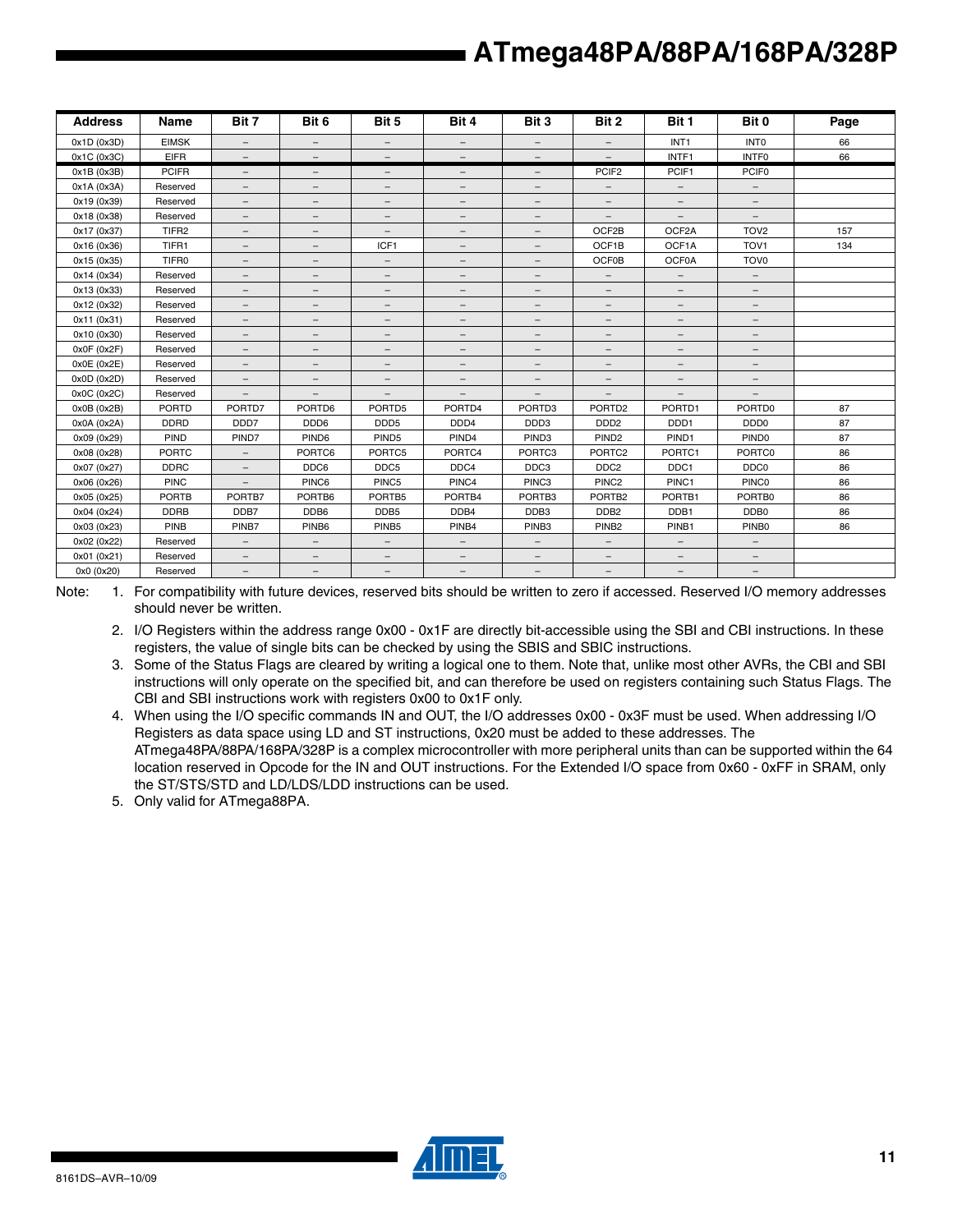# **6. Instruction Set Summary**

| <b>Mnemonics</b>           | <b>Operands</b>                          | <b>Description</b>                                                     | Operation                                                                                             | <b>Flags</b>    | #Clocks                      |
|----------------------------|------------------------------------------|------------------------------------------------------------------------|-------------------------------------------------------------------------------------------------------|-----------------|------------------------------|
|                            | <b>ARITHMETIC AND LOGIC INSTRUCTIONS</b> |                                                                        |                                                                                                       |                 |                              |
| ADD                        | Rd, Rr                                   | Add two Registers                                                      | $Rd \leftarrow Rd + Rr$                                                                               | Z, C, N, V, H   | 1                            |
| <b>ADC</b>                 | Rd, Rr                                   | Add with Carry two Registers                                           | $Rd \leftarrow Rd + Rr + C$                                                                           | Z, C, N, V, H   | $\mathbf{1}$                 |
| <b>ADIW</b>                | Rdl,K                                    | Add Immediate to Word                                                  | $Rdh:Rdl \leftarrow Rdh:Rdl + K$                                                                      | Z, C, N, V, S   | $\overline{2}$               |
| <b>SUB</b>                 | Rd, Rr                                   | Subtract two Registers                                                 | $Rd \leftarrow Rd - Rr$                                                                               | Z, C, N, V, H   | $\mathbf{1}$                 |
| <b>SUBI</b>                | Rd, K                                    | Subtract Constant from Register                                        | $Rd \leftarrow Rd - K$                                                                                | Z.C.N.V.H       | $\mathbf{1}$                 |
| <b>SBC</b>                 | Rd, Rr                                   | Subtract with Carry two Registers                                      | $Rd \leftarrow Rd - Rr - C$                                                                           | Z, C, N, V, H   | $\mathbf{1}$                 |
| <b>SBCI</b>                | Rd, K                                    | Subtract with Carry Constant from Reg.                                 | $Rd \leftarrow Rd - K - C$                                                                            | Z, C, N, V, H   | $\mathbf{1}$                 |
| <b>SBIW</b>                | Rdl,K                                    | Subtract Immediate from Word                                           | Rdh:Rdl ← Rdh:Rdl - K                                                                                 | Z, C, N, V, S   | $\overline{2}$               |
| <b>AND</b>                 | Rd, Rr                                   | <b>Logical AND Registers</b>                                           | $Rd \leftarrow Rd \bullet Rr$                                                                         | Z, N, V         | $\mathbf{1}$                 |
| <b>ANDI</b>                | Rd, K                                    | Logical AND Register and Constant                                      | $Rd \leftarrow Rd \bullet K$                                                                          | Z, N, V         | $\mathbf{1}$                 |
| <b>OR</b>                  | Rd, Rr                                   | <b>Logical OR Registers</b>                                            | $Rd \leftarrow Rd$ v Rr                                                                               | Z, N, V         | $\mathbf{1}$                 |
| ORI                        | Rd, K                                    | Logical OR Register and Constant                                       | $Rd \leftarrow Rd \vee K$                                                                             | Z, N, V         | $\mathbf{1}$                 |
| <b>EOR</b>                 | Rd, Rr                                   | <b>Exclusive OR Registers</b>                                          | $Rd \leftarrow Rd \oplus Rr$                                                                          | Z, N, V         | $\mathbf{1}$                 |
| <b>COM</b>                 | Rd                                       | One's Complement                                                       | $Rd \leftarrow 0xFF - Rd$                                                                             | Z, C, N, V      | $\mathbf{1}$                 |
| <b>NEG</b>                 | Rd                                       | Two's Complement                                                       | $Rd \leftarrow 0x00 - Rd$                                                                             | Z, C, N, V, H   | $\mathbf{1}$                 |
| <b>SBR</b>                 | Rd,K                                     | Set Bit(s) in Register                                                 | $Rd \leftarrow Rd v K$                                                                                | Z, N, V         | $\mathbf{1}$                 |
| <b>CBR</b>                 | Rd,K                                     | Clear Bit(s) in Register                                               | $Rd \leftarrow Rd \bullet (0xFF - K)$                                                                 | Z, N, V         | $\mathbf{1}$                 |
| <b>INC</b>                 | Rd                                       | Increment                                                              | $Rd \leftarrow Rd + 1$                                                                                | Z, N, V         | $\mathbf{1}$                 |
| <b>DEC</b>                 | Rd                                       | Decrement                                                              | $Rd \leftarrow Rd - 1$                                                                                | Z, N, V         | $\mathbf{1}$                 |
| TST<br><b>CLR</b>          | Rd<br>Rd                                 | Test for Zero or Minus                                                 | $Rd \leftarrow Rd \bullet Rd$                                                                         | Z, N, V         | $\mathbf{1}$<br>$\mathbf{1}$ |
| <b>SER</b>                 | Rd                                       | Clear Register                                                         | $Rd \leftarrow Rd \oplus Rd$<br>$Rd \leftarrow 0xFF$                                                  | Z, N, V<br>None | $\mathbf{1}$                 |
| <b>MUL</b>                 | Rd, Rr                                   | Set Register                                                           | $R1:R0 \leftarrow Rd \times Rr$                                                                       | Z,C             | $\overline{c}$               |
| <b>MULS</b>                | Rd, Rr                                   | <b>Multiply Unsigned</b><br><b>Multiply Signed</b>                     | $R1:R0 \leftarrow Rd \times Rr$                                                                       | Z,C             | 2                            |
| <b>MULSU</b>               | Rd, Rr                                   | Multiply Signed with Unsigned                                          | $R1:R0 \leftarrow Rd \times Rr$                                                                       | Z, C            | $\overline{c}$               |
| <b>FMUL</b>                | Rd, Rr                                   | Fractional Multiply Unsigned                                           | $R1:R0 \leftarrow (Rd \times Rr) \leq 1$                                                              | Z, C            | $\overline{c}$               |
| <b>FMULS</b>               | Rd, Rr                                   | <b>Fractional Multiply Signed</b>                                      | $R1:R0 \leftarrow (Rd \times Rr) \leq 1$                                                              | Z, C            | $\overline{2}$               |
| <b>FMULSU</b>              | Rd, Rr                                   | Fractional Multiply Signed with Unsigned                               | $R1:R0 \leftarrow (Rd \times Rr) \leq 1$                                                              | Z, C            | $\overline{2}$               |
| <b>BRANCH INSTRUCTIONS</b> |                                          |                                                                        |                                                                                                       |                 |                              |
| <b>RJMP</b>                | k                                        | Relative Jump                                                          | $PC \leftarrow PC + k + 1$                                                                            | None            | $\overline{2}$               |
| <b>IJMP</b>                |                                          | Indirect Jump to (Z)                                                   | $PC \leftarrow Z$                                                                                     | None            | $\overline{2}$               |
| JMP <sup>(1)</sup>         | k                                        | Direct Jump                                                            | $PC \leftarrow k$                                                                                     | None            | 3                            |
| <b>RCALL</b>               | $\mathsf k$                              | Relative Subroutine Call                                               | $PC \leftarrow PC + k + 1$                                                                            | None            | 3                            |
| <b>ICALL</b>               |                                          | Indirect Call to (Z)                                                   | $PC \leftarrow Z$                                                                                     | None            | 3                            |
| CALL <sup>(1)</sup>        | $\sf k$                                  | Direct Subroutine Call                                                 | $PC \leftarrow k$                                                                                     | None            | 4                            |
| <b>RET</b>                 |                                          | Subroutine Return                                                      | $PC \leftarrow$ STACK                                                                                 | None            | 4                            |
| RETI                       |                                          | Interrupt Return                                                       | $PC \leftarrow$ STACK                                                                                 |                 | 4                            |
| <b>CPSE</b>                | Rd, Rr                                   | Compare, Skip if Equal                                                 | if (Rd = Rr) PC $\leftarrow$ PC + 2 or 3                                                              | None            | 1/2/3                        |
| CP                         | Rd, Rr                                   | Compare                                                                | $Rd - Rr$                                                                                             | Z, N, V, C, H   | $\mathbf{1}$                 |
| <b>CPC</b>                 | Rd, Rr                                   | Compare with Carry                                                     | $Rd - Rr - C$                                                                                         | Z, N, V, C, H   | $\mathbf{1}$                 |
| CPI                        | Rd,K                                     | Compare Register with Immediate                                        | $Rd - K$                                                                                              | Z, N, V, C, H   | $\mathbf{1}$                 |
| <b>SBRC</b>                | Rr, b                                    | Skip if Bit in Register Cleared                                        | if $(Rr(b)=0) PC \leftarrow PC + 2$ or 3                                                              | None            | 1/2/3                        |
| <b>SBRS</b>                | Rr, b                                    | Skip if Bit in Register is Set                                         | if $(Rr(b)=1) PC \leftarrow PC + 2$ or 3                                                              | None            | 1/2/3                        |
| <b>SBIC</b>                | P, b                                     | Skip if Bit in I/O Register Cleared                                    | if $(P(b)=0) PC \leftarrow PC + 2$ or 3                                                               | None            | 1/2/3                        |
| SBIS                       | P, b                                     | Skip if Bit in I/O Register is Set                                     | if $(P(b)=1) PC \leftarrow PC + 2$ or 3                                                               | None            | 1/2/3                        |
| <b>BRBS</b>                | s, k                                     | Branch if Status Flag Set                                              | if $(SREG(s) = 1)$ then $PC \leftarrow PC + k + 1$                                                    | None            | 1/2                          |
| <b>BRBC</b>                | s, k                                     | Branch if Status Flag Cleared                                          | if (SREG(s) = 0) then $PC \leftarrow PC + k + 1$                                                      | None            | 1/2                          |
| <b>BREQ</b>                | $\mathsf k$                              | <b>Branch if Equal</b>                                                 | if $(Z = 1)$ then $PC \leftarrow PC + k + 1$                                                          | None            | 1/2                          |
| <b>BRNE</b>                | k                                        | Branch if Not Equal                                                    | if $(Z = 0)$ then $PC \leftarrow PC + k + 1$                                                          | None            | 1/2                          |
| <b>BRCS</b>                | k                                        | Branch if Carry Set                                                    | if $(C = 1)$ then $PC \leftarrow PC + k + 1$                                                          | None            | 1/2                          |
| <b>BRCC</b>                | k                                        | <b>Branch if Carry Cleared</b>                                         | if $(C = 0)$ then $PC \leftarrow PC + k + 1$                                                          | None            | 1/2                          |
| <b>BRSH</b>                | k                                        | Branch if Same or Higher                                               | if $(C = 0)$ then $PC \leftarrow PC + k + 1$                                                          | None            | 1/2                          |
| <b>BRLO</b>                | $\mathsf k$                              | Branch if Lower                                                        | if $(C = 1)$ then $PC \leftarrow PC + k + 1$                                                          | None            | 1/2                          |
| <b>BRMI</b>                | k<br>k                                   | <b>Branch if Minus</b>                                                 | if $(N = 1)$ then $PC \leftarrow PC + k + 1$                                                          | None            | 1/2                          |
| <b>BRPL</b><br><b>BRGE</b> | k                                        | Branch if Plus                                                         | if $(N = 0)$ then $PC \leftarrow PC + k + 1$                                                          | None            | 1/2                          |
| <b>BRLT</b>                | k                                        | Branch if Greater or Equal, Signed<br>Branch if Less Than Zero, Signed | if $(N \oplus V = 0)$ then $PC \leftarrow PC + k + 1$                                                 | None            | 1/2<br>1/2                   |
| <b>BRHS</b>                | k                                        | Branch if Half Carry Flag Set                                          | if $(N \oplus V = 1)$ then $PC \leftarrow PC + k + 1$<br>if $(H = 1)$ then $PC \leftarrow PC + k + 1$ | None<br>None    | 1/2                          |
| <b>BRHC</b>                | k                                        | Branch if Half Carry Flag Cleared                                      | if $(H = 0)$ then $PC \leftarrow PC + k + 1$                                                          | None            | 1/2                          |
| <b>BRTS</b>                | k                                        | Branch if T Flag Set                                                   | if $(T = 1)$ then $PC \leftarrow PC + k + 1$                                                          | None            | 1/2                          |
| <b>BRTC</b>                | k                                        | Branch if T Flag Cleared                                               | if $(T = 0)$ then $PC \leftarrow PC + k + 1$                                                          | None            | 1/2                          |
| <b>BRVS</b>                | $\mathsf k$                              | Branch if Overflow Flag is Set                                         | if $(V = 1)$ then $PC \leftarrow PC + k + 1$                                                          | None            | 1/2                          |
| <b>BRVC</b>                | k                                        | Branch if Overflow Flag is Cleared                                     | if $(V = 0)$ then $PC \leftarrow PC + k + 1$                                                          | None            | 1/2                          |

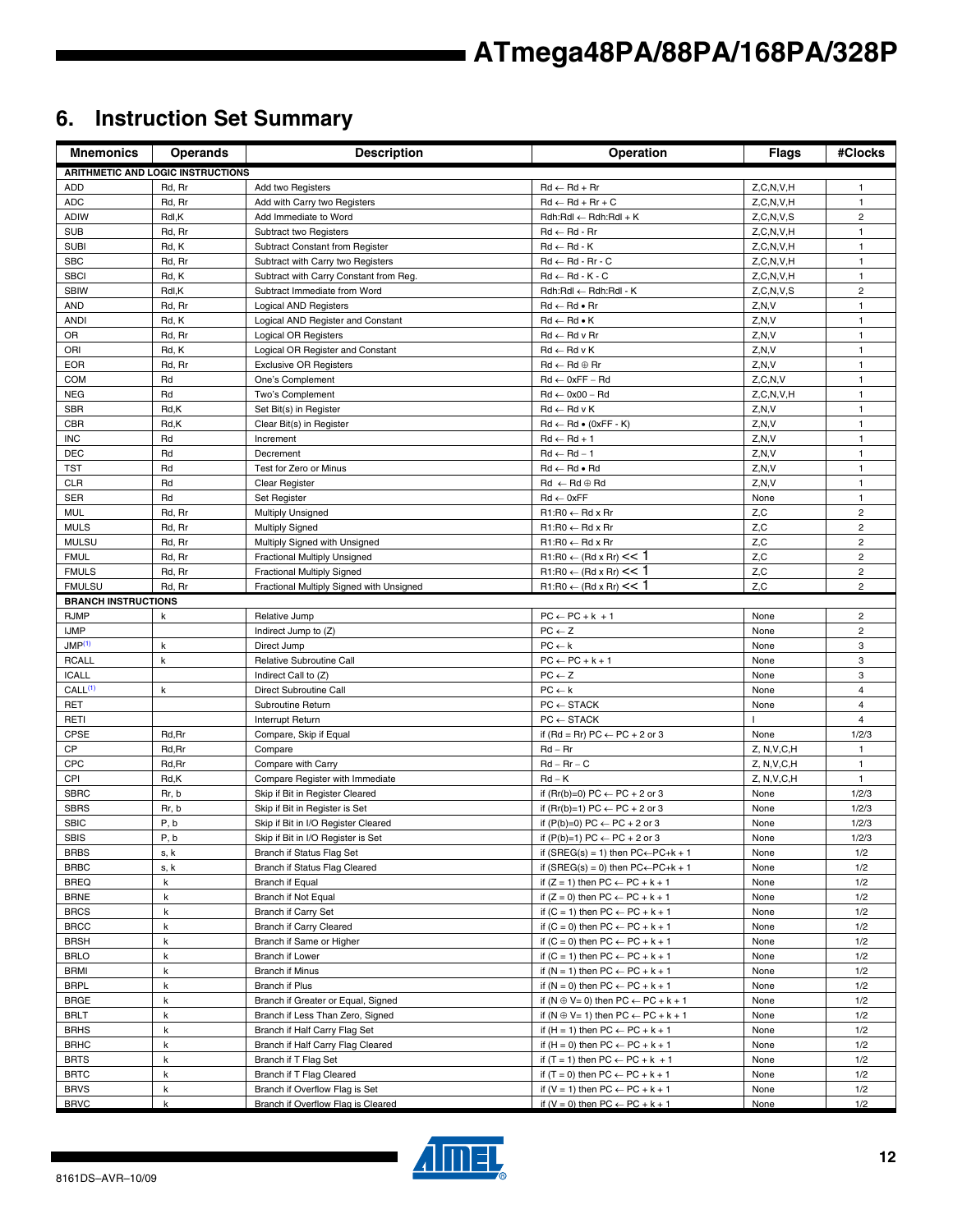| <b>Mnemonics</b>                  | <b>Operands</b>         | <b>Description</b>                           | Operation                                                                      | <b>Flags</b>    | #Clocks                      |
|-----------------------------------|-------------------------|----------------------------------------------|--------------------------------------------------------------------------------|-----------------|------------------------------|
| <b>BRIE</b>                       | k                       | Branch if Interrupt Enabled                  | if ( $1 = 1$ ) then $PC \leftarrow PC + k + 1$                                 | None            | 1/2                          |
| <b>BRID</b>                       | k                       | Branch if Interrupt Disabled                 | if ( $1 = 0$ ) then PC $\leftarrow$ PC + k + 1                                 | None            | 1/2                          |
| BIT AND BIT-TEST INSTRUCTIONS     |                         |                                              |                                                                                |                 |                              |
| <b>SBI</b>                        | P,b                     | Set Bit in I/O Register                      | $I/O(P,b) \leftarrow 1$                                                        | None            | $\overline{2}$               |
| CBI                               | P,b                     | Clear Bit in I/O Register                    | $I/O(P,b) \leftarrow 0$                                                        | None            | $\overline{2}$               |
| <b>LSL</b>                        | Rd                      | Logical Shift Left                           | $Rd(n+1) \leftarrow Rd(n), Rd(0) \leftarrow 0$                                 | Z, C, N, V      | $\mathbf{1}$                 |
| LSR                               | Rd                      | Logical Shift Right                          | $Rd(n) \leftarrow Rd(n+1), Rd(7) \leftarrow 0$                                 | Z, C, N, V      | $\mathbf{1}$                 |
| <b>ROL</b>                        | Rd                      | Rotate Left Through Carry                    | $Rd(0) \leftarrow C, Rd(n+1) \leftarrow Rd(n), C \leftarrow Rd(7)$             | Z, C, N, V      | $\mathbf{1}$                 |
| <b>ROR</b>                        | Rd                      | Rotate Right Through Carry                   | $Rd(7) \leftarrow C, Rd(n) \leftarrow Rd(n+1), C \leftarrow Rd(0)$             | Z, C, N, V      | $\mathbf{1}$                 |
| <b>ASR</b>                        | Rd                      | Arithmetic Shift Right                       | $Rd(n) \leftarrow Rd(n+1), n=06$                                               | Z, C, N, V      | $\mathbf{1}$                 |
| <b>SWAP</b><br><b>BSET</b>        | Rd<br>s                 | Swap Nibbles                                 | $Rd(30) \leftarrow Rd(74), Rd(74) \leftarrow Rd(30)$<br>$SREG(s) \leftarrow 1$ | None<br>SREG(s) | $\mathbf{1}$<br>$\mathbf{1}$ |
| <b>BCLR</b>                       | $\mathbf s$             | Flag Set<br><b>Flag Clear</b>                | $SREG(s) \leftarrow 0$                                                         | SREG(s)         | $\mathbf{1}$                 |
| <b>BST</b>                        | Rr, b                   | Bit Store from Register to T                 | $T \leftarrow Rr(b)$                                                           | T               | $\mathbf{1}$                 |
| <b>BLD</b>                        | Rd, b                   | Bit load from T to Register                  | $Rd(b) \leftarrow T$                                                           | None            | $\mathbf{1}$                 |
| <b>SEC</b>                        |                         | Set Carry                                    | $C \leftarrow 1$                                                               | C               | $\mathbf{1}$                 |
| <b>CLC</b>                        |                         | Clear Carry                                  | $C \leftarrow 0$                                                               | C               | $\mathbf{1}$                 |
| <b>SEN</b>                        |                         | Set Negative Flag                            | $N \leftarrow 1$                                                               | ${\sf N}$       | $\mathbf{1}$                 |
| <b>CLN</b>                        |                         | Clear Negative Flag                          | $N \leftarrow 0$                                                               | N               | $\mathbf{1}$                 |
| <b>SEZ</b>                        |                         | Set Zero Flag                                | $Z \leftarrow 1$                                                               | Z               | $\mathbf{1}$                 |
| CLZ                               |                         | Clear Zero Flag                              | $Z \leftarrow 0$                                                               | Z               | $\mathbf{1}$                 |
| SEI                               |                         | Global Interrupt Enable                      | $I \leftarrow 1$                                                               | $\mathbf{I}$    | $\mathbf{1}$                 |
| <b>CLI</b>                        |                         | Global Interrupt Disable                     | $I \leftarrow 0$                                                               |                 | $\mathbf{1}$                 |
| <b>SES</b>                        |                         | Set Signed Test Flag                         | $S \leftarrow 1$                                                               | S               | $\mathbf{1}$                 |
| <b>CLS</b>                        |                         | Clear Signed Test Flag                       | $S \leftarrow 0$                                                               | $\mathbf S$     | $\mathbf{1}$                 |
| <b>SEV</b>                        |                         | Set Twos Complement Overflow.                | $V \leftarrow 1$                                                               | $\vee$          | $\mathbf{1}$                 |
| <b>CLV</b>                        |                         | Clear Twos Complement Overflow               | $V \leftarrow 0$                                                               | $\vee$          | $\mathbf{1}$                 |
| <b>SET</b>                        |                         | Set T in SREG                                | $T \leftarrow 1$                                                               | T               | $\mathbf{1}$                 |
| <b>CLT</b>                        |                         | Clear T in SREG                              | $T \leftarrow 0$                                                               | T               | $\mathbf{1}$                 |
| <b>SEH</b>                        |                         | Set Half Carry Flag in SREG                  | $H \leftarrow 1$                                                               | H               | $\mathbf{1}$                 |
| <b>CLH</b>                        |                         | Clear Half Carry Flag in SREG                | $H \leftarrow 0$                                                               | H               | $\mathbf{1}$                 |
| <b>DATA TRANSFER INSTRUCTIONS</b> |                         |                                              |                                                                                |                 |                              |
| <b>MOV</b>                        | Rd, Rr                  | Move Between Registers                       | $Rd \leftarrow Rr$                                                             | None            | $\mathbf{1}$                 |
| <b>MOVW</b>                       | Rd, Rr                  | Copy Register Word                           | Rd+1:Rd ← Rr+1:Rr                                                              | None            | $\mathbf{1}$                 |
| LDI                               | Rd, K                   | Load Immediate                               | $Rd \leftarrow K$                                                              | None            | $\mathbf{1}$                 |
| LD                                | Rd, X                   | Load Indirect                                | $Rd \leftarrow (X)$                                                            | None            | $\mathbf 2$                  |
| LD                                | $Rd, X+$                | Load Indirect and Post-Inc.                  | $Rd \leftarrow (X), X \leftarrow X + 1$                                        | None            | 2                            |
| LD<br>LD                          | <b>Rd, - X</b><br>Rd, Y | Load Indirect and Pre-Dec.                   | $X \leftarrow X - 1$ , Rd $\leftarrow (X)$<br>$Rd \leftarrow (Y)$              | None            | 2<br>$\overline{c}$          |
| LD                                | $Rd, Y+$                | Load Indirect<br>Load Indirect and Post-Inc. | $Rd \leftarrow (Y), Y \leftarrow Y + 1$                                        | None<br>None    | 2                            |
| LD                                | <b>Rd. - Y</b>          | Load Indirect and Pre-Dec.                   | $Y \leftarrow Y - 1$ , Rd $\leftarrow (Y)$                                     | None            | $\overline{c}$               |
| LDD                               | $Rd, Y+q$               | Load Indirect with Displacement              | $Rd \leftarrow (Y + q)$                                                        | None            | 2                            |
| LD                                | Rd, Z                   | Load Indirect                                | $Rd \leftarrow (Z)$                                                            | None            | $\overline{c}$               |
| LD                                | $Rd, Z+$                | Load Indirect and Post-Inc.                  | $Rd \leftarrow (Z), Z \leftarrow Z+1$                                          | None            | 2                            |
| LD                                | Rd, -Z                  | Load Indirect and Pre-Dec.                   | $Z \leftarrow Z - 1$ , Rd $\leftarrow (Z)$                                     | None            | $\mathbf 2$                  |
| LDD                               | Rd, Z+q                 | Load Indirect with Displacement              | $Rd \leftarrow (Z + q)$                                                        | None            | $\overline{a}$               |
| <b>LDS</b>                        | Rd, k                   | Load Direct from SRAM                        | $Rd \leftarrow (k)$                                                            | None            | $\overline{c}$               |
| ST                                | X, Rr                   | Store Indirect                               | $(X) \leftarrow Rr$                                                            | None            | $\overline{c}$               |
| ST                                | $X+$ , $Rr$             | Store Indirect and Post-Inc.                 | $(X) \leftarrow$ Rr, $X \leftarrow X + 1$                                      | None            | 2                            |
| ST                                | - X, Rr                 | Store Indirect and Pre-Dec.                  | $X \leftarrow X - 1$ , $(X) \leftarrow Rr$                                     | None            | $\overline{c}$               |
| ST                                | Y, Rr                   | Store Indirect                               | $(Y) \leftarrow Rr$                                                            | None            | $\overline{2}$               |
| ST                                | Y+, Rr                  | Store Indirect and Post-Inc.                 | $(Y) \leftarrow$ Rr, $Y \leftarrow Y + 1$                                      | None            | 2                            |
| ST                                | - Y, Rr                 | Store Indirect and Pre-Dec.                  | $Y \leftarrow Y - 1$ , $(Y) \leftarrow Rr$                                     | None            | $\overline{2}$               |
| <b>STD</b>                        | $Y+q, Rr$               | Store Indirect with Displacement             | $(Y + q) \leftarrow Rr$                                                        | None            | $\overline{\mathbf{c}}$      |
| ST                                | Z, Rr                   | Store Indirect                               | $(Z) \leftarrow$ Rr                                                            | None            | $\overline{c}$               |
| ST                                | $Z+$ , Rr               | Store Indirect and Post-Inc.                 | $(Z) \leftarrow$ Rr, $Z \leftarrow Z + 1$                                      | None            | $\overline{c}$               |
| ST                                | -Z, Rr                  | Store Indirect and Pre-Dec.                  | $Z \leftarrow Z - 1$ , $(Z) \leftarrow Rr$                                     | None            | $\overline{2}$               |
| <b>STD</b>                        | Z+q,Rr                  | Store Indirect with Displacement             | $(Z + q) \leftarrow Rr$                                                        | None            | $\overline{2}$               |
| <b>STS</b>                        | k, Rr                   | Store Direct to SRAM                         | $(k) \leftarrow Rr$                                                            | None            | 2                            |
| LPM                               |                         | Load Program Memory                          | $R0 \leftarrow (Z)$                                                            | None            | 3                            |
| LPM                               | Rd, Z                   | Load Program Memory                          | $Rd \leftarrow (Z)$                                                            | None            | 3                            |
| LPM                               | $Rd, Z+$                | Load Program Memory and Post-Inc             | $Rd \leftarrow (Z), Z \leftarrow Z+1$                                          | None            | 3                            |
| <b>SPM</b>                        |                         | Store Program Memory                         | $(Z) \leftarrow R1:R0$                                                         | None            | $\blacksquare$               |
| IN<br>OUT                         | Rd, P<br>P, Rr          | In Port<br>Out Port                          | $Rd \leftarrow P$<br>$P \leftarrow Rr$                                         | None            | $\mathbf{1}$<br>$\mathbf{1}$ |
| <b>PUSH</b>                       | <b>Rr</b>               | Push Register on Stack                       | $STACK \leftarrow Rr$                                                          | None<br>None    | $\overline{2}$               |

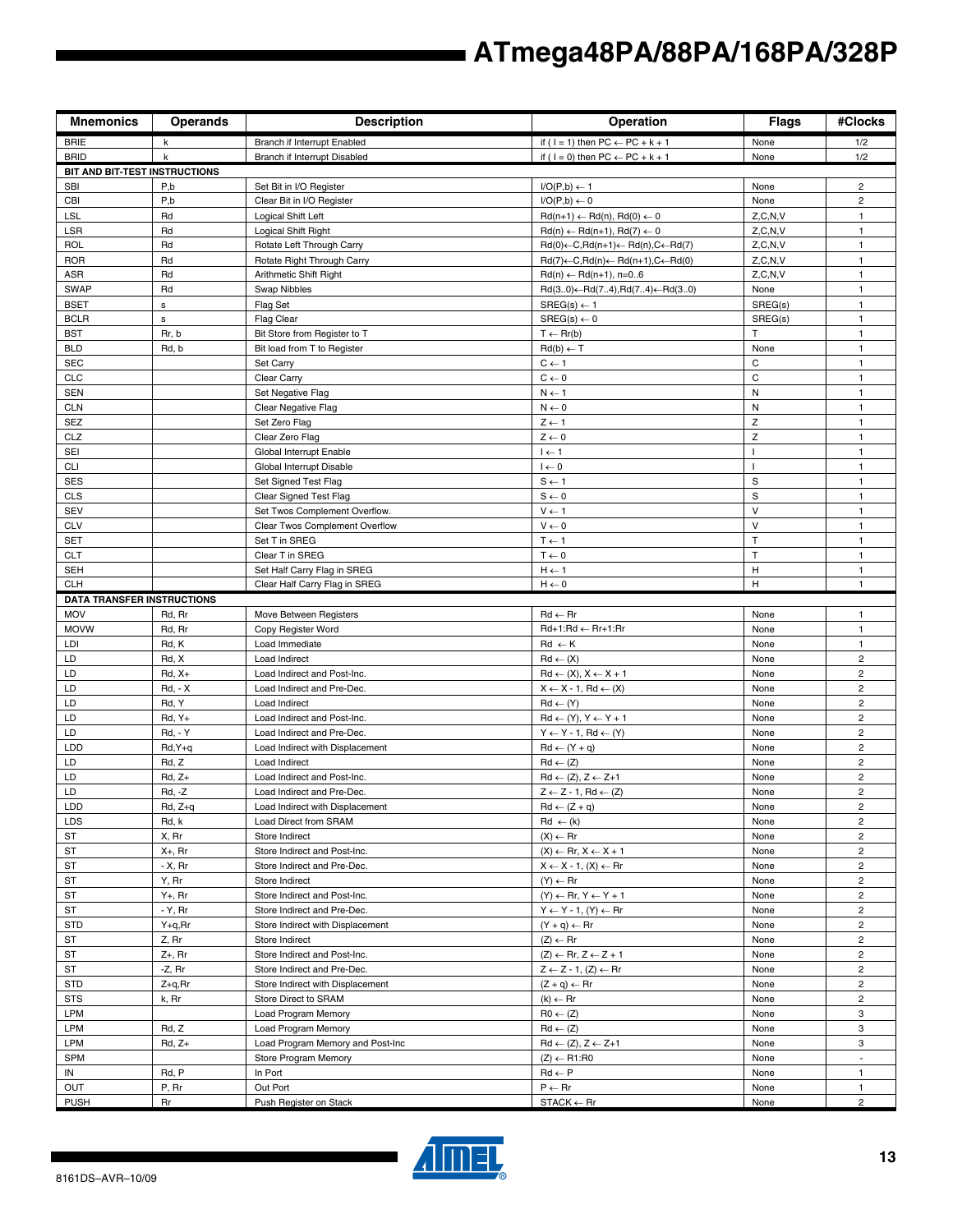| <b>Mnemonics</b>                | <b>Operands</b> | <b>Description</b>      | <b>Operation</b>                         | <b>Flags</b> | #Clocks |
|---------------------------------|-----------------|-------------------------|------------------------------------------|--------------|---------|
| <b>POP</b>                      | Rd              | Pop Register from Stack | $Rd \leftarrow$ STACK                    | None         |         |
| <b>MCU CONTROL INSTRUCTIONS</b> |                 |                         |                                          |              |         |
| <b>NOP</b>                      |                 | No Operation            |                                          | None         |         |
| <b>SLEEP</b>                    |                 | Sleep                   | (see specific descr. for Sleep function) | None         |         |
| <b>WDR</b>                      |                 | <b>Watchdog Reset</b>   | (see specific descr. for WDR/timer)      | None         |         |
| <b>BREAK</b>                    |                 | <b>Break</b>            | For On-chip Debug Only                   | None         | N/A     |



▊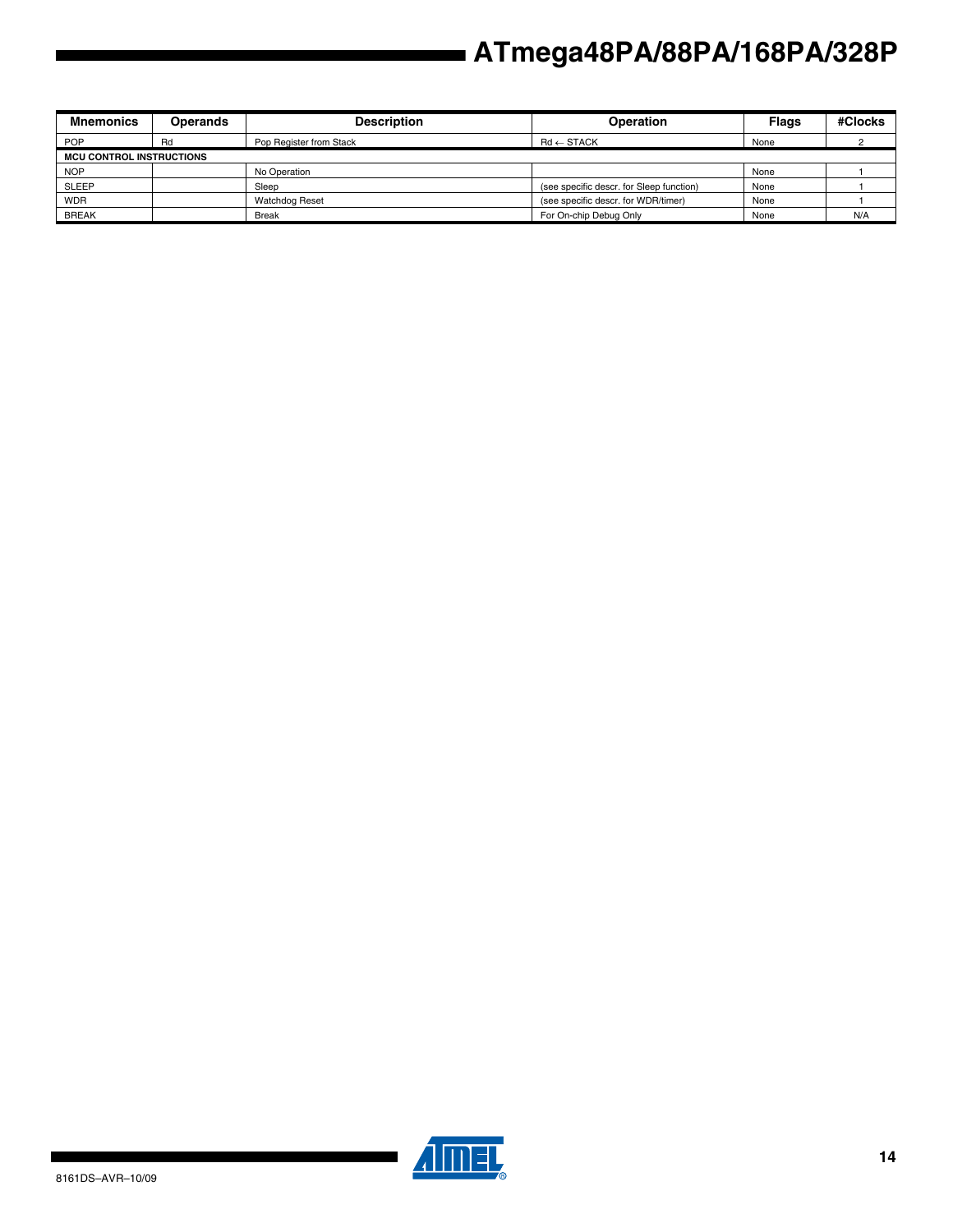# **7. Ordering Information**

### **7.1 ATmega48PA**

| Speed (MHz) | <b>Power Supply</b> | Ordering Code <sup>(2)</sup>  | Package <sup>(1</sup> | <b>Operational Range</b>                 |
|-------------|---------------------|-------------------------------|-----------------------|------------------------------------------|
|             |                     | ATmega48PA-AU                 | 32A                   |                                          |
| $20^{(3)}$  | $1.8 - 5.5$         | ATmega48PA-MMH <sup>(4)</sup> | 28M1                  | Industrial                               |
|             |                     | ATmega48PA-MU                 | 32M1-A                | $(-40^{\circ}C \text{ to } 85^{\circ}C)$ |
|             |                     | ATmega48PA-PU                 | 28P3                  |                                          |

Note: 1. This device can also be supplied in wafer form. Please contact your local Atmel sales office for detailed ordering information and minimum quantities.

2. Pb-free packaging complies to the European Directive for Restriction of Hazardous Substances (RoHS directive).Also Halide free and fully Green.

3. See "Speed Grades" on page 306.

4. NiPdAu Lead Finish.

|        | Package Type                                                                                      |  |  |  |  |  |
|--------|---------------------------------------------------------------------------------------------------|--|--|--|--|--|
| 32A    | 32-lead, Thin (1.0 mm) Plastic Quad Flat Package (TQFP)                                           |  |  |  |  |  |
| 28M1   | 28-pad, 4 x 4 x 1.0 body, Lead Pitch 0.45 mm Quad Flat No-Lead/Micro Lead Frame Package (QFN/MLF) |  |  |  |  |  |
| 32M1-A | 32-pad, 5 x 5 x 1.0 body, Lead Pitch 0.50 mm Quad Flat No-Lead/Micro Lead Frame Package (QFN/MLF) |  |  |  |  |  |
| 28P3   | 28-lead, 0.300" Wide, Plastic Dual Inline Package (PDIP)                                          |  |  |  |  |  |

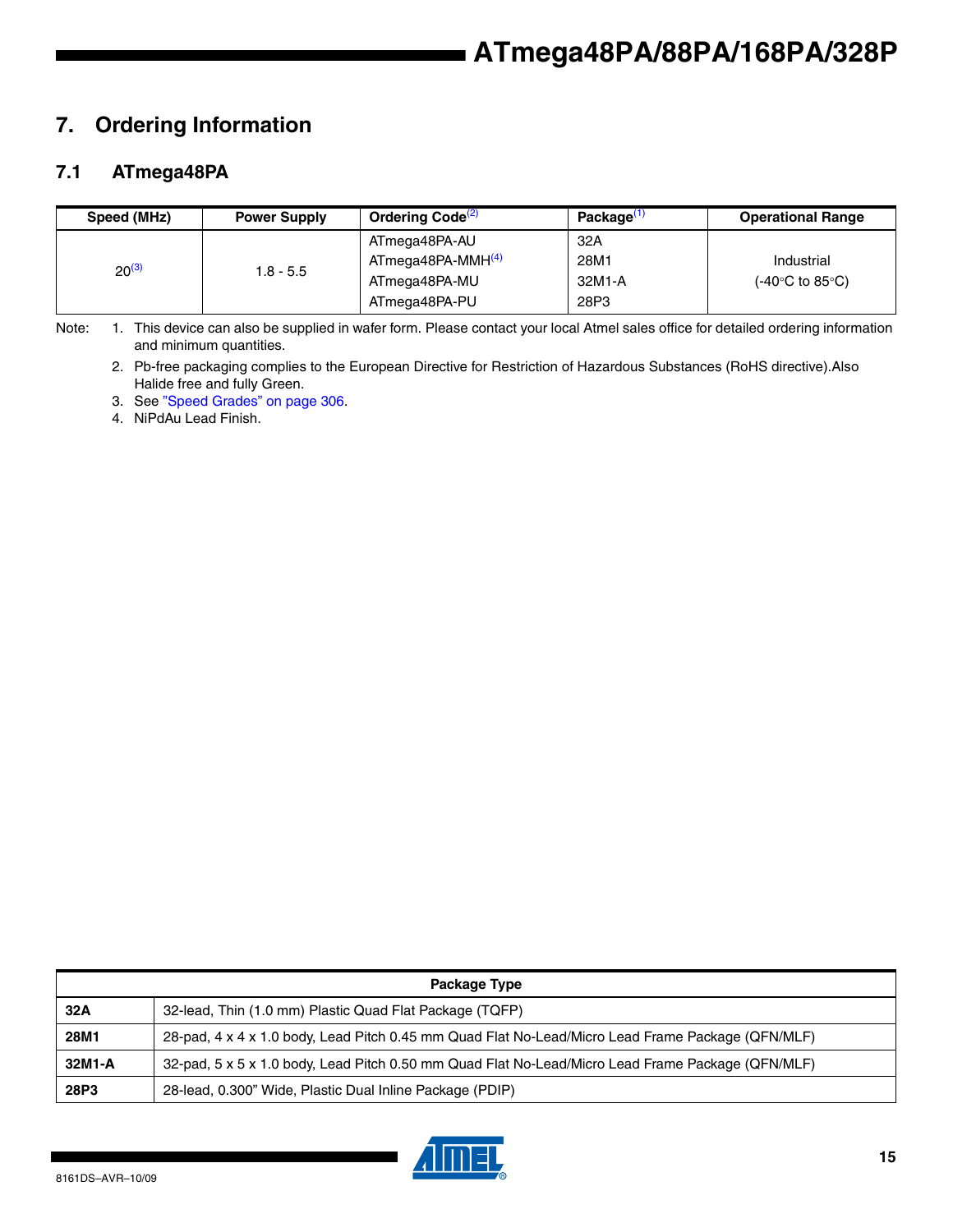### **7.2 ATmega88PA**

| Speed (MHz) | <b>Power Supply</b> | Ordering Code <sup>(2)</sup>  | Package <sup>(1</sup> | <b>Operational Range</b> |
|-------------|---------------------|-------------------------------|-----------------------|--------------------------|
|             |                     | ATmega88PA-AU                 | 32A                   |                          |
| $20^{(3)}$  | 1.8 - 5.5           | ATmega88PA-MMH <sup>(4)</sup> | 28M1                  | Industrial               |
|             |                     | ATmega88PA-MU                 | 32M1-A                | (-40°C to 85°C).         |
|             |                     | ATmega88PA-PU                 | 28P3                  |                          |

Note: 1. This device can also be supplied in wafer form. Please contact your local Atmel sales office for detailed ordering information and minimum quantities.

2. Pb-free packaging complies to the European Directive for Restriction of Hazardous Substances (RoHS directive).Also Halide free and fully Green.

3. See "Speed Grades" on page 306.

4. NiPdAu Lead Finish.

|        | Package Type                                                                                      |  |  |  |  |  |
|--------|---------------------------------------------------------------------------------------------------|--|--|--|--|--|
| 32A    | 32-lead, Thin (1.0 mm) Plastic Quad Flat Package (TQFP)                                           |  |  |  |  |  |
| 28M1   | 28-pad, 4 x 4 x 1.0 body, Lead Pitch 0.45 mm Quad Flat No-Lead/Micro Lead Frame Package (QFN/MLF) |  |  |  |  |  |
| 32M1-A | 32-pad, 5 x 5 x 1.0 body, Lead Pitch 0.50 mm Quad Flat No-Lead/Micro Lead Frame Package (QFN/MLF) |  |  |  |  |  |
| 28P3   | 28-lead, 0.300" Wide, Plastic Dual Inline Package (PDIP)                                          |  |  |  |  |  |

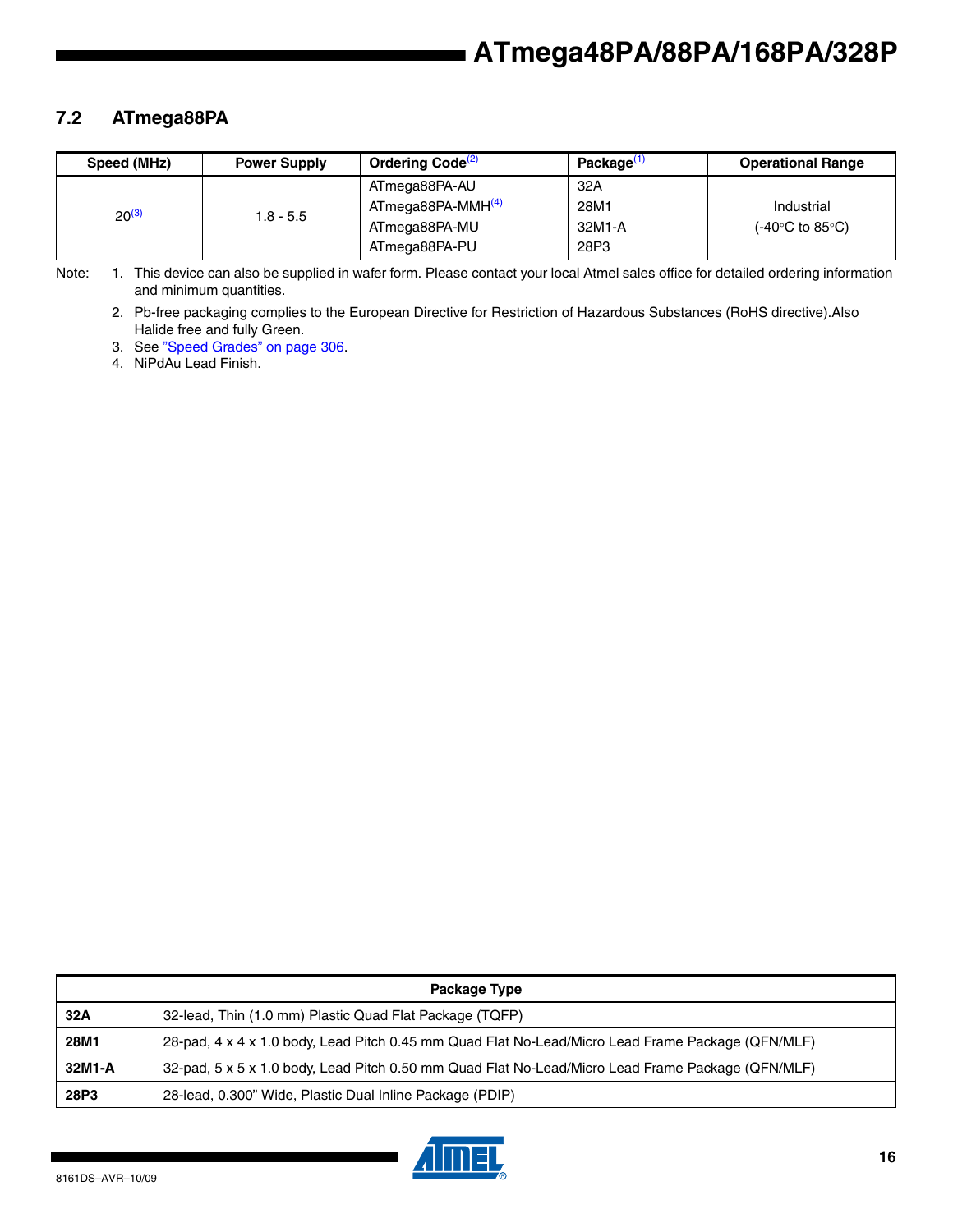### **7.3 ATmega168PA**

| Speed $(MHz)^{(3)}$ | <b>Power Supply</b> | Ordering Code <sup>(2)</sup>   | Package <sup>(1</sup> | <b>Operational Range</b> |
|---------------------|---------------------|--------------------------------|-----------------------|--------------------------|
| 20                  | $1.8 - 5.5$         | ATmega168PA-AU                 | 32A                   |                          |
|                     |                     | ATmega168PA-MMH <sup>(4)</sup> | 28M1                  | Industrial               |
|                     |                     | ATmega168PA-MU                 | 32M1-A                | (-40°C to 85°C).         |
|                     |                     | ATmega168PA-PU                 | 28P3                  |                          |

Note: 1. This device can also be supplied in wafer form. Please contact your local Atmel sales office for detailed ordering information and minimum quantities.

2. Pb-free packaging complies to the European Directive for Restriction of Hazardous Substances (RoHS directive).Also Halide free and fully Green.

3. See "Speed Grades" on page 312.

4. NiPdAu Lead Finish.

| Package Type |                                                                                                   |  |  |
|--------------|---------------------------------------------------------------------------------------------------|--|--|
| 32A          | 32-lead, Thin (1.0 mm) Plastic Quad Flat Package (TQFP)                                           |  |  |
| 28M1         | 28-pad, 4 x 4 x 1.0 body, Lead Pitch 0.45 mm Quad Flat No-Lead/Micro Lead Frame Package (QFN/MLF) |  |  |
| 32M1-A       | 32-pad, 5 x 5 x 1.0 body, Lead Pitch 0.50 mm Quad Flat No-Lead/Micro Lead Frame Package (QFN/MLF) |  |  |
| 28P3         | 28-lead, 0.300" Wide, Plastic Dual Inline Package (PDIP)                                          |  |  |

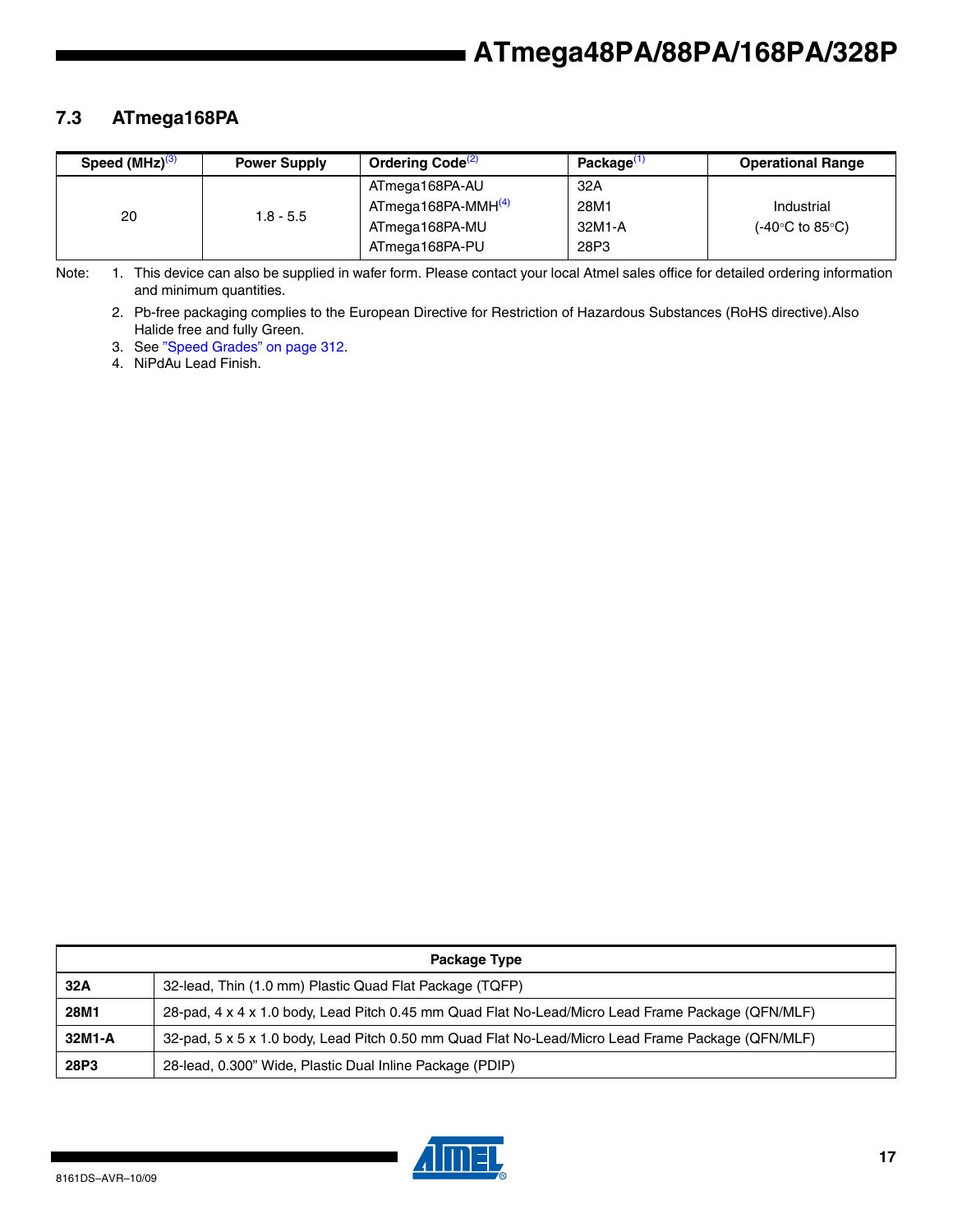### **7.4 ATmega328P**

| Speed (MHz) | <b>Power Supply</b> | Ordering Code <sup>(2)</sup> | Package <sup>(1</sup> | <b>Operational Range</b>       |
|-------------|---------------------|------------------------------|-----------------------|--------------------------------|
| $20^{(3)}$  | 1.8 - 5.5           | ATmega328P- AU               | 32A                   | Industrial<br>(-40°C to 85°C). |
|             |                     | ATmega328P- MU               | 32M1-A                |                                |
|             |                     | ATmega328P- PU               | 28P3                  |                                |

Note: 1. This device can also be supplied in wafer form. Please contact your local Atmel sales office for detailed ordering information and minimum quantities.

2. Pb-free packaging complies to the European Directive for Restriction of Hazardous Substances (RoHS directive).Also Halide free and fully Green.

3. See Figure 28-1 on page 316.

|        | Package Type                                                                                      |
|--------|---------------------------------------------------------------------------------------------------|
| 32A    | 32-lead, Thin (1.0 mm) Plastic Quad Flat Package (TQFP)                                           |
| 28P3   | 28-lead, 0.300" Wide, Plastic Dual Inline Package (PDIP)                                          |
| 32M1-A | 32-pad, 5 x 5 x 1.0 body, Lead Pitch 0.50 mm Quad Flat No-Lead/Micro Lead Frame Package (QFN/MLF) |

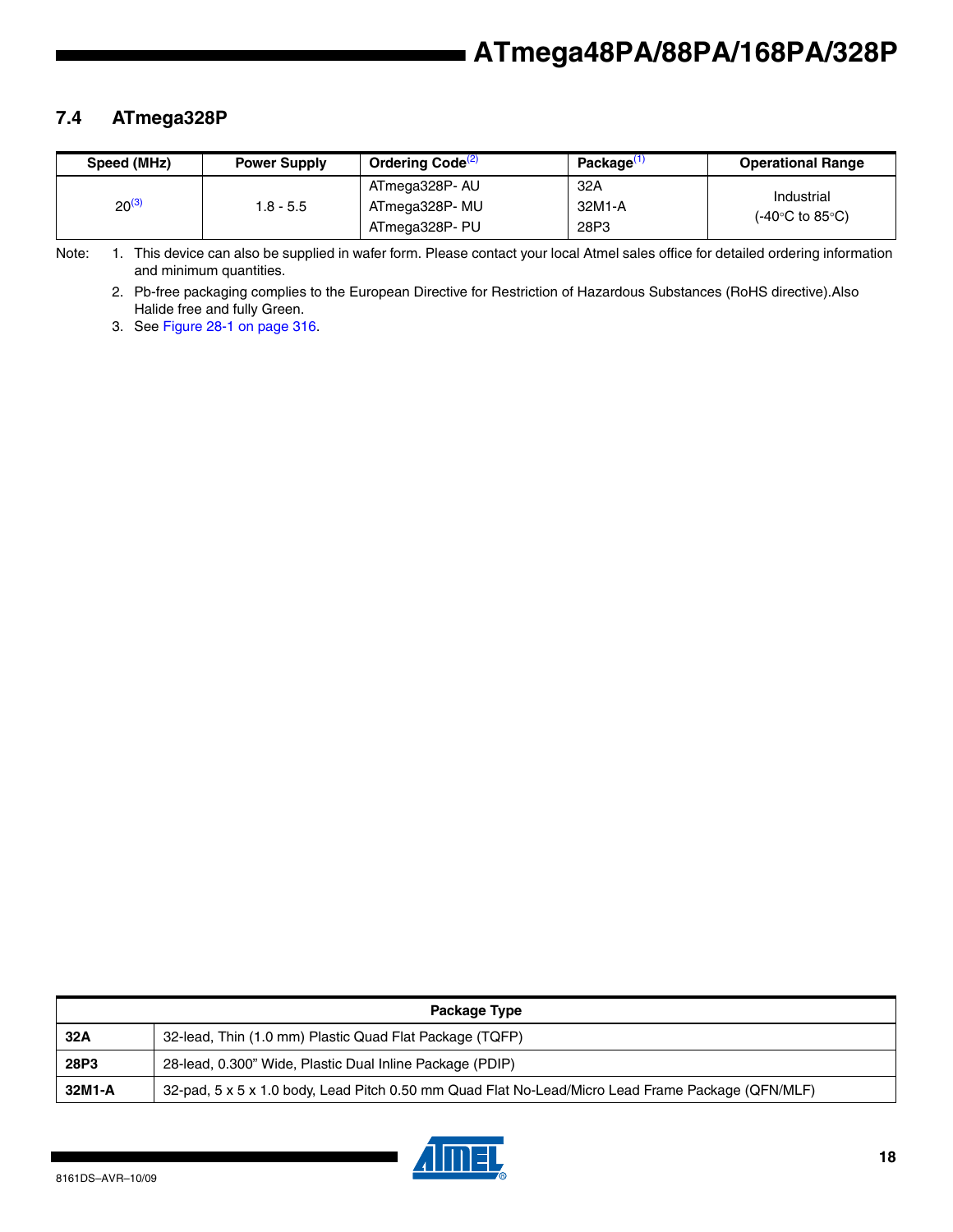### **8. Packaging Information**

### **8.1 32A**



**COMMON DIMENSIONS** (Unit of Measure = mm)

| <b>SYMBOL</b> | <b>MIN</b> | <b>NOM</b> | <b>MAX</b> | <b>NOTE</b>       |
|---------------|------------|------------|------------|-------------------|
| A             |            |            | 1.20       |                   |
| A1            | 0.05       |            | 0.15       |                   |
| А2            | 0.95       | 1.00       | 1.05       |                   |
| D             | 8.75       | 9.00       | 9.25       |                   |
| D1            | 6.90       | 7.00       | 7.10       | Note 2            |
| E             | 8.75       | 9.00       | 9.25       |                   |
| E1            | 6.90       | 7.00       | 7.10       | Note <sub>2</sub> |
| B             | 0.30       |            | 0.45       |                   |
| C             | 0.09       |            | 0.20       |                   |
| L             | 0.45       |            | 0.75       |                   |
| e             | 0.80 TYP   |            |            |                   |

Notes: 1. This package conforms to JEDEC reference MS-026, Variation ABA. 2. Dimensions D1 and E1 do not include mold protrusion. Allowable protrusion is 0.25 mm per side. Dimensions D1 and E1 are maximum plastic body size dimensions including mold mismatch. 3. Lead coplanarity is 0.10 mm maximum.

10/5/2001

|                                                               | <b>TITLE</b>                                                                                                                 | DRAWING NO.   REV. |  |
|---------------------------------------------------------------|------------------------------------------------------------------------------------------------------------------------------|--------------------|--|
| ■ 2325 Orchard Parkway  <br><b>AIMEL</b> 2325 Orchard Parkway | 32A, 32-lead, 7 x 7 mm Body Size, 1.0 mm Body Thickness,<br>0.8 mm Lead Pitch, Thin Profile Plastic Quad Flat Package (TQFP) | 32A                |  |

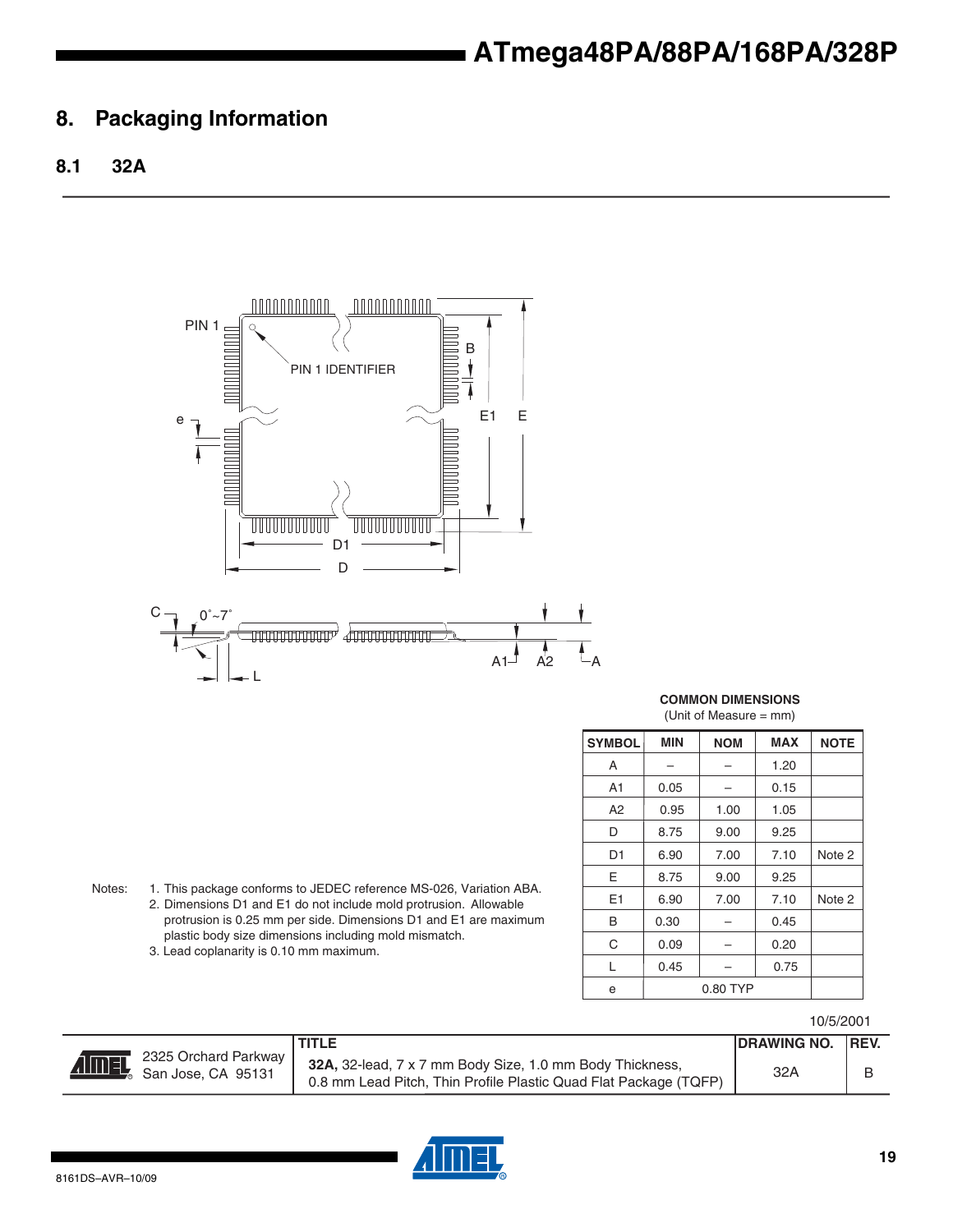**8.2 28M1**



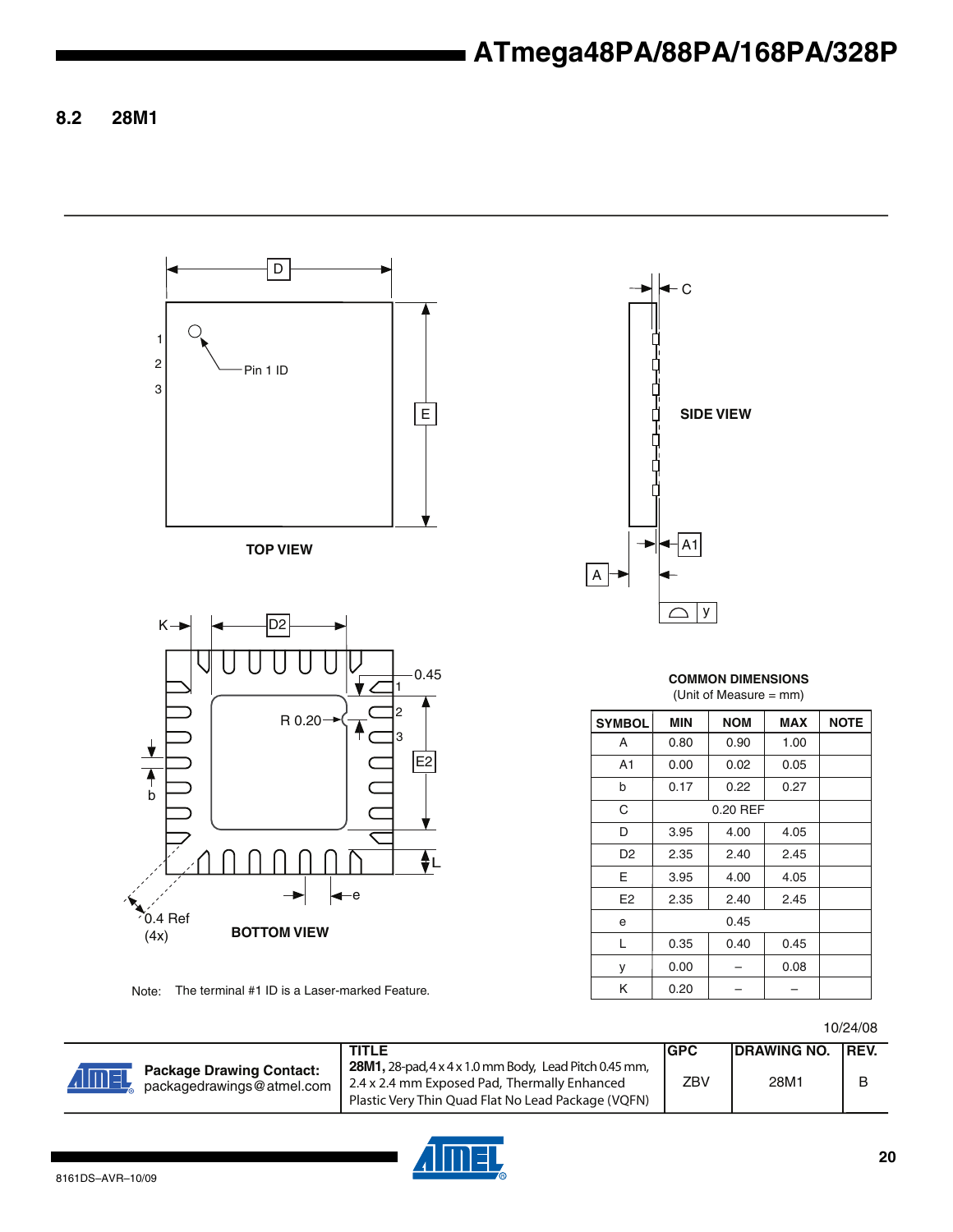**8.3 32M1-A**

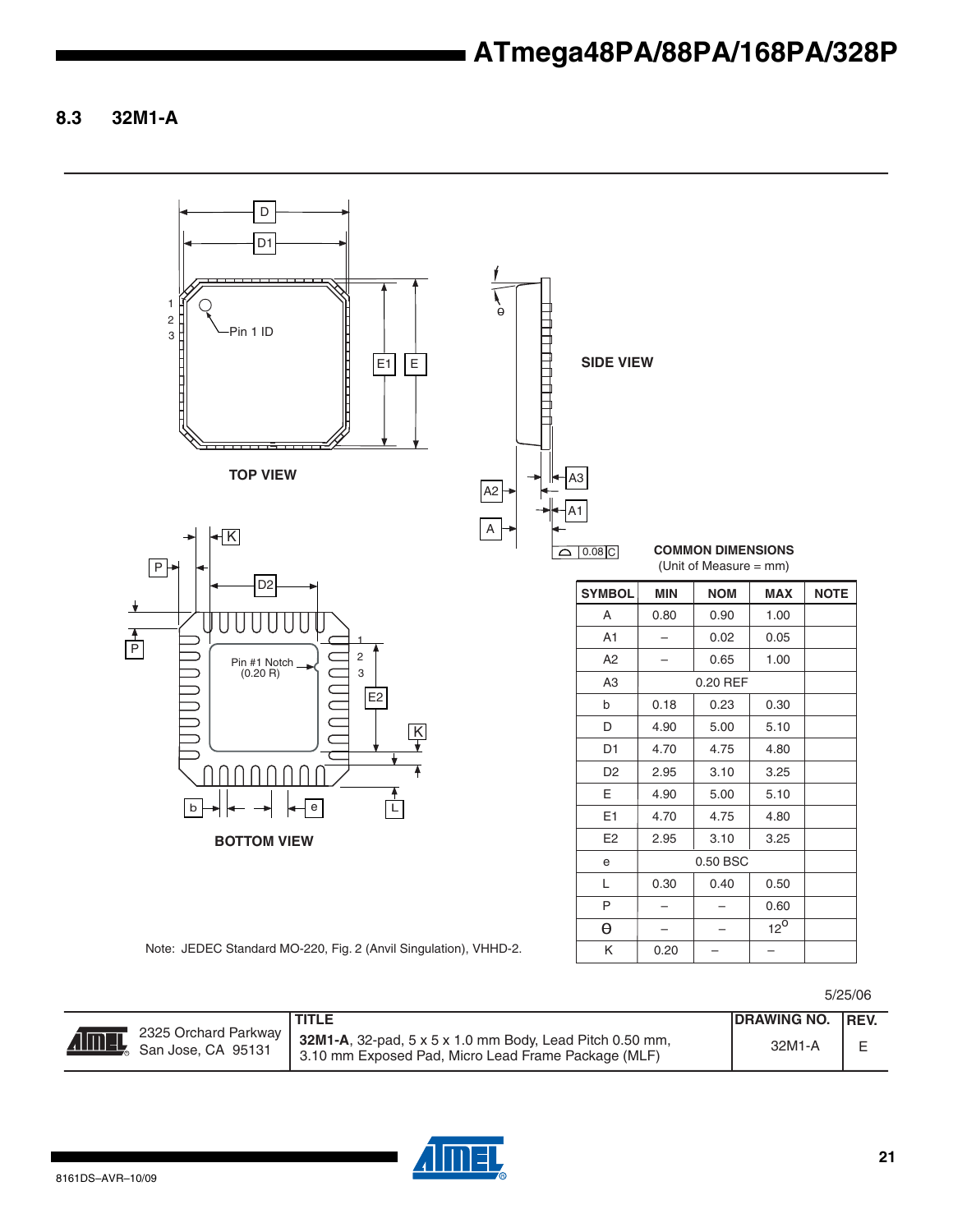**8.4 28P3**



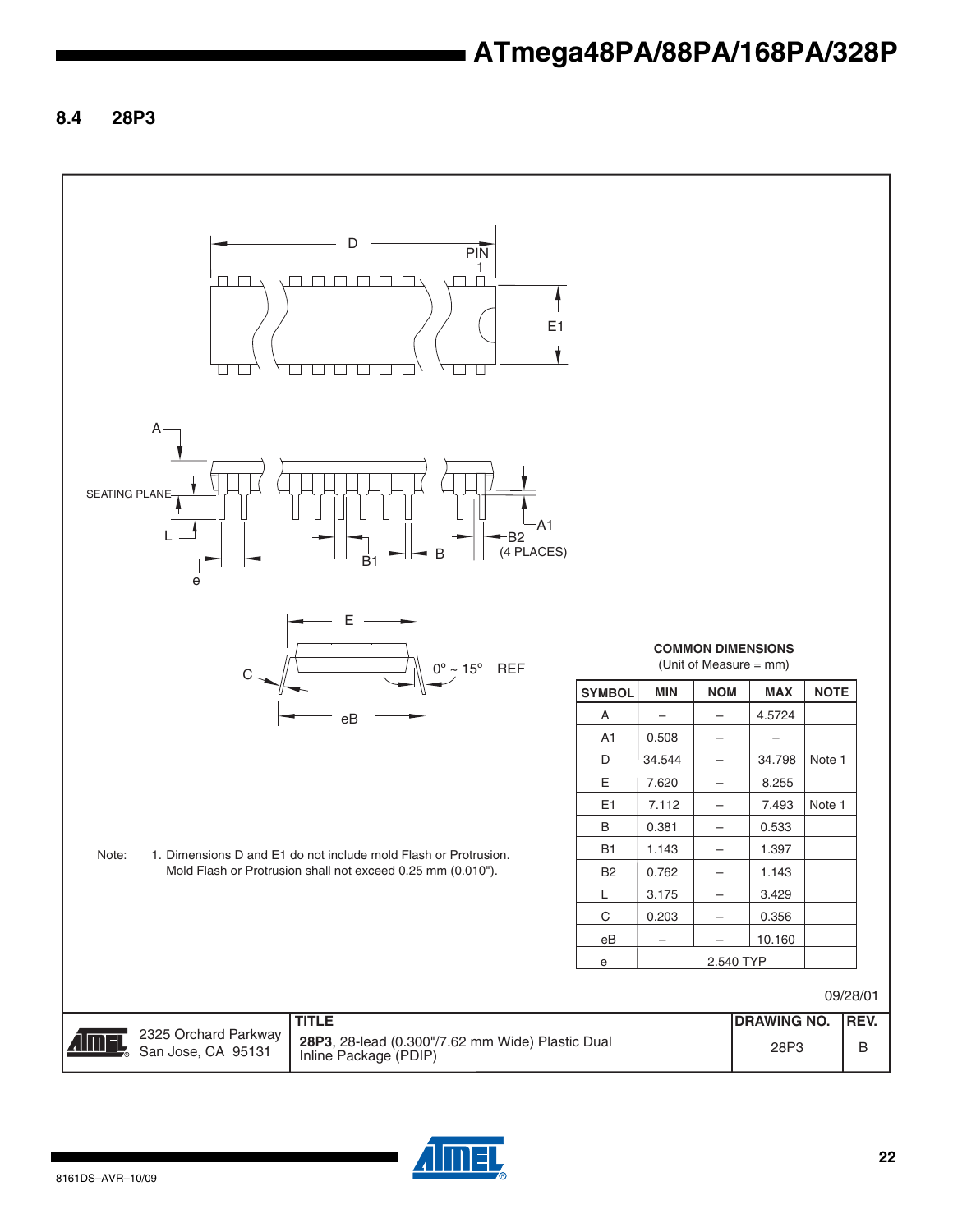### **9. Errata**

### **9.1 Errata ATmega48PA**

The revision letter in this section refers to the revision of the ATmega48PA device.

#### **9.1.1 Rev. D**

No known errata.

### **9.2 Errata ATmega88PA**

The revision letter in this section refers to the revision of the ATmega88PA device.

### **9.2.1 Rev. F**

No known errata.

### **9.3 Errata ATmega168PA**

The revision letter in this section refers to the revision of the ATmega168PA device.

#### **9.3.1 Rev E**

No known errata.

### **9.4 Errata ATmega328P**

The revision letter in this section refers to the revision of the ATmega328P device.

### **9.4.1 Rev D**

No known errata.

### **9.4.2 Rev C**

Not sampled.

### **9.4.3 Rev B**

• **Unstable 32 kHz Oscillator**

### **1. Unstable 32 kHz Oscillator**

The 32 kHz oscillator does not work as system clock.

The 32 kHz oscillator used as asynchronous timer is inaccurate.

#### **Problem Fix/ Workaround** None

### **9.4.4 Rev A**

### • **Unstable 32 kHz Oscillator**

#### **1. Unstable 32 kHz Oscillator**

The 32 kHz oscillator does not work as system clock.

The 32 kHz oscillator used as asynchronous timer is inaccurate.

#### **Problem Fix/ Workaround**

None

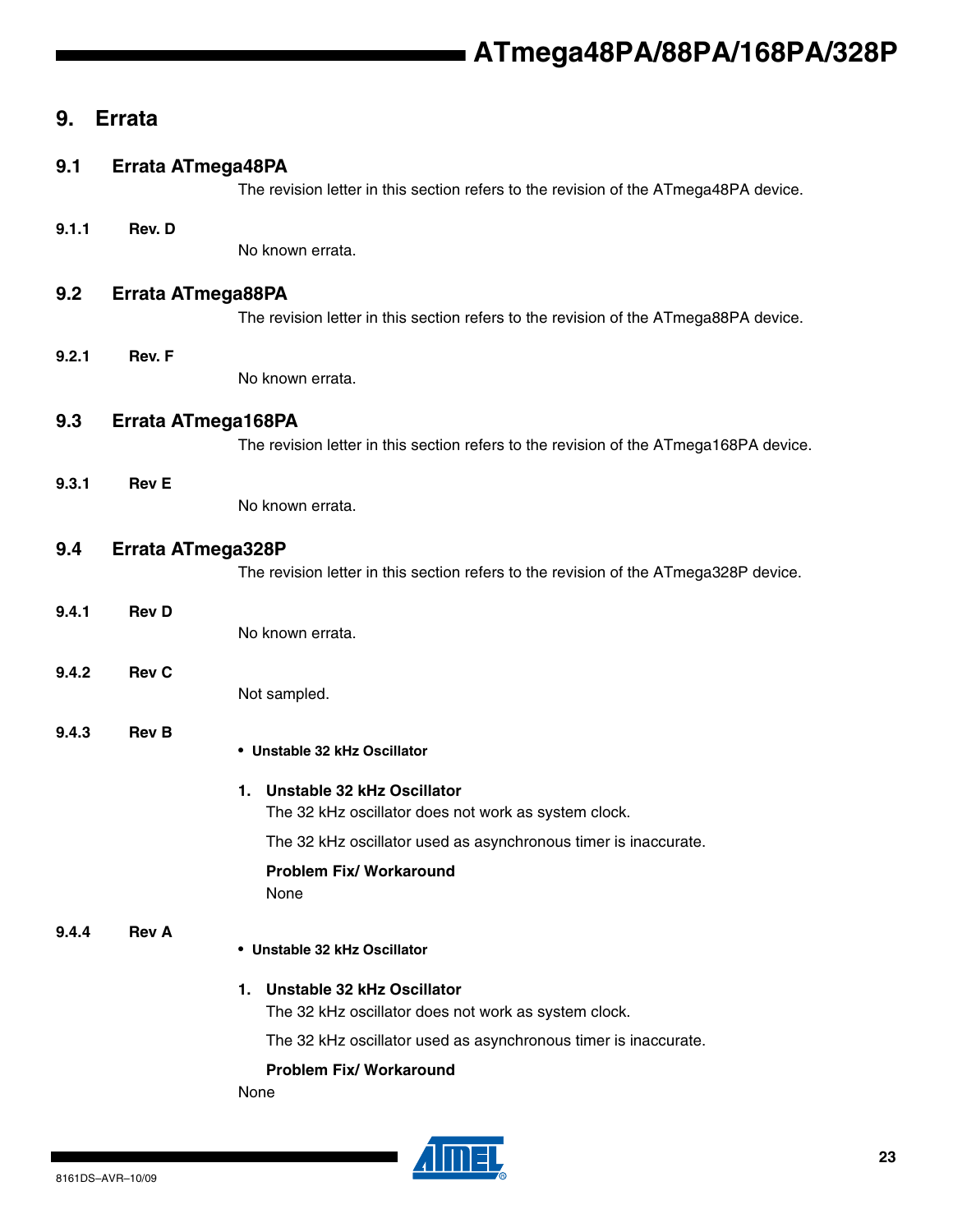### **10. Datasheet Revision History**

Please note that the referring page numbers in this section are referred to this document. The referring revision in this section are referring to the document revision.

### **10.1 Rev. 8161D – 10/09**

1. Inserted Table 8-8 on page 32, Capacitance for Low-frequency Crystal Oscillator.

### **10.2 Rev. 8161C – 05/09**

- 1. Updated "Features" on page 1 for ATmega48PA/88PA/168PA/328P.
- 2. Updated "Overview" on page 5 included the Table 2-1 on page 6.
- 3. Updated "AVR Memories" on page 16 included "Register Description" on page 21 and inserted Figure 7-1 on page 17.
- 4. Updated "Register Description" on page 44.
- 5. Updated "System Control and Reset" on page 46.
- 6. Updated "Interrupts" on page 57.
- 7. Updated "External Interrupts" on page 70.
- 8. Updated "Boot Loader Support Read-While-Write Self-Programming, ATmega88PA, ATmega168PA and ATmega328P" on page 277.
- 9. Inserted "ATmega168PA DC Characteristics" on page 315.
- 10. Inserted "ATmega328P DC Characteristics" on page 316.
- 11. Inserted "ATmega168PA Typical Characteristics" on page 375.
- 12. Inserted "ATmega328P Typical Characteristics" on page 399.
- 13. Inserted Ordering Information for "ATmega168PA" on page 432.
- 14. Inserted Ordering Information for "ATmega328P" on page 433.
- 15. Inserted "Errata ATmega328P" on page 438.
- 16. Editing updates.

### **10.3 Rev. 8161B – 01/09**

- 1. Updated "Features" on page 1 for ATmega48PA and updated the book accordingly.
- 2. Updated "Overview" on page 5 included the Table 2-1 on page 6.
- 3. Updated "AVR Memories" on page 16 included "Register Description" on page 21 and inserted Figure 7-1 on page 17.
- 4. Updated "Register Description" on page 44.
- 5. Updated "System Control and Reset" on page 46.
- 6. Updated "Interrupts" on page 57.

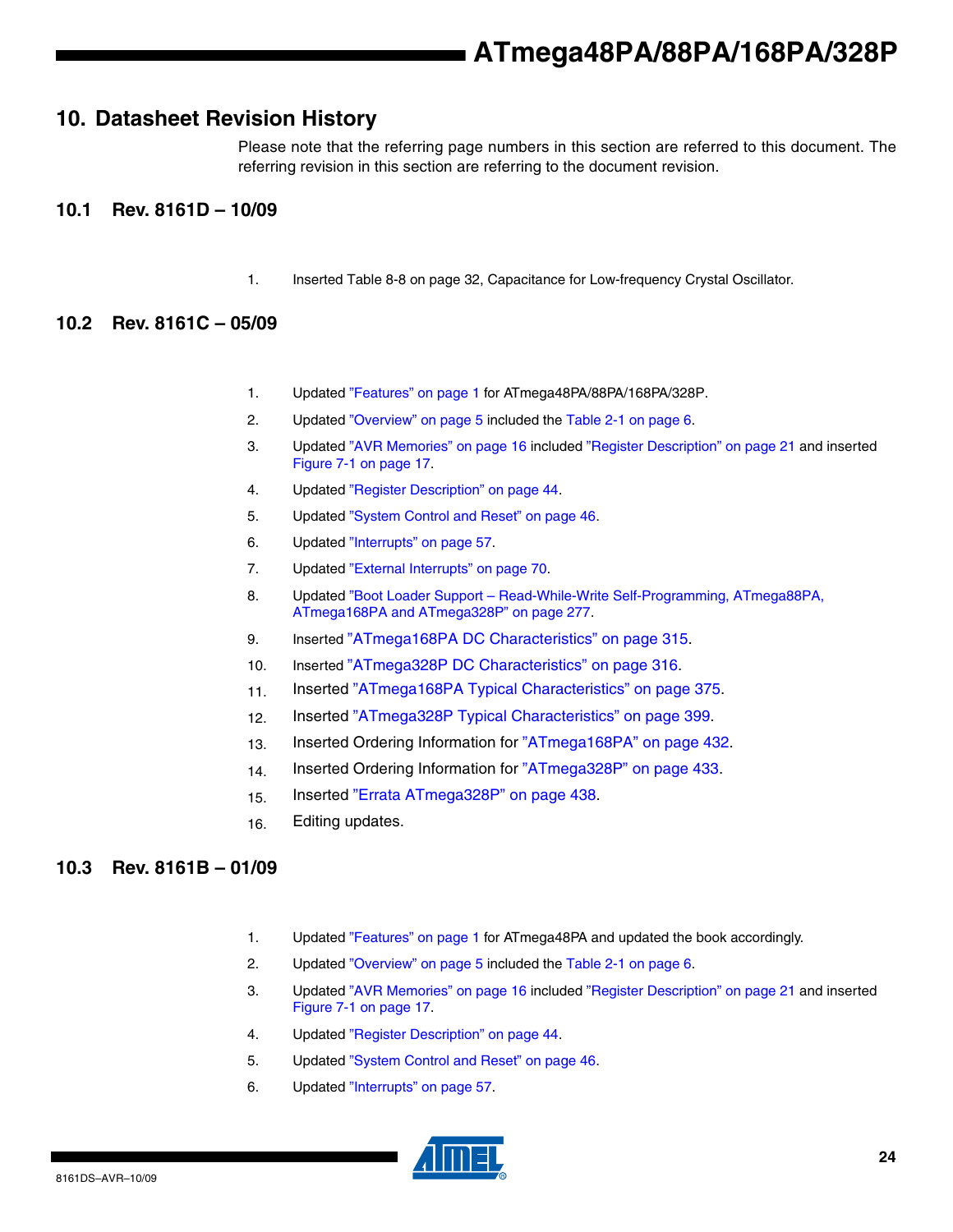- 7. Updated "External Interrupts" on page 70.
- 8. Inserted Typical characteristics for "ATmega48PA Typical Characteristics" on page 327.
- 9. Updated figure names in Typical characteristics for "ATmega88PA Typical Characteristics" on page 351.
- 10. Inserted "ATmega48PA DC Characteristics" on page 314.
- 11. Updated Table 28-1 on page 317 by removing the footnote from Vcc/User calibration
- 12. Updated Table 28-7 on page 323 by removing Max value (2.5 LSB) from Absolute accuracy,  $V_{REF} = 4V$ ,  $V_{CC} = 4V$ , ADC clock = 200 kHz.
- 13. Inserted Ordering Information for "ATmega48PA" on page 430.

### **10.4 Rev. 8161A – 11/08**

- 1. Initial revision (Based on the ATmega48P/88P/168P/328P datasheet 8025F-AVR-08/08).
- 2. Changes done compared to ATmega48P/88P/168P/328P datasheet 8025F-AVR-08/08:
	- Updated "DC Characteristics" on page 313 with new typical values for  $I_{CC}$ .
	- Updated "Speed Grades" on page 316.
	- New graphics in "Typical Characteristics" on page 326.
	- New "Ordering Information" on page 430.